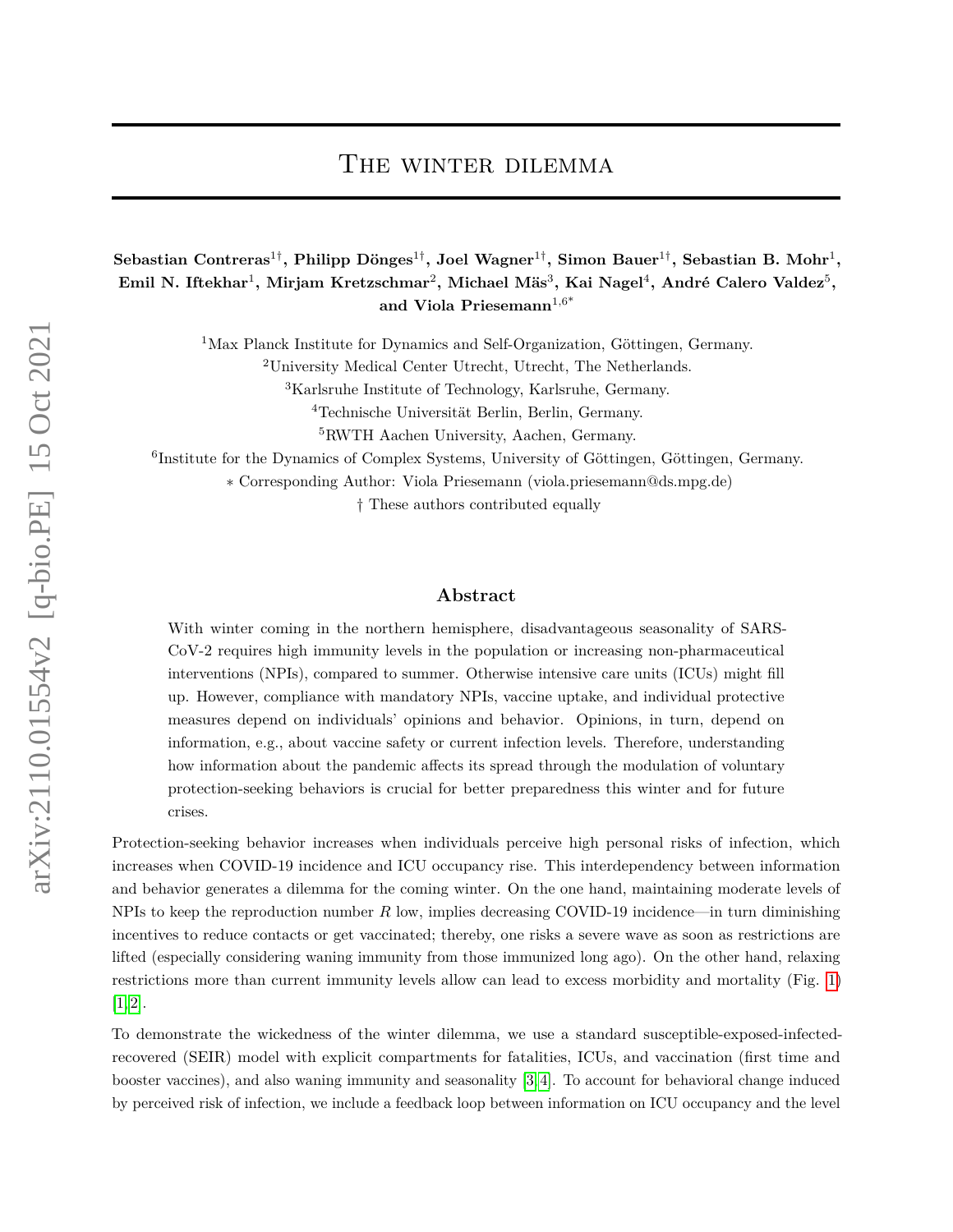of contacts, i.e., the reproduction number, and vaccination willingness [\[3\]](#page-2-2). Explicitly, we assume that increases in ICU occupancy i) decrease the spreading rate of COVID-19, accounting for protection-seeking behavior and voluntary reduction of mobility  $[5, 6]$  $[5, 6]$ , and ii) increase vaccine acceptance among hesitant individuals [\[7\]](#page-3-2). Importantly, if not including these behavioral feedback loops, then incidence and hospitalization might get extremely high (Fig. [1](#page-1-0) B). With including the feedback-loop, we analyzed three scenarios of mandatory NPIs during winter: 1) immediately lifting all NPIs, 2) maintaining mild NPIs, and 3) maintaining moderate NPIs to sustain low case numbers (cf. Fi[g1A](#page-1-0)).

<span id="page-1-0"></span>

Figure 1: **COVID-19 restrictions planning through winter: a long-term dilemma.** The interplay of nonpharmaceutical interventions (NPI), that are assumed to be sustained through winter 2021/2022, together with people's protection-seeking behavior will determine case numbers and ICU occupancy over winter and beyond. **A, B:** We explored three scenarios of mandatory NPI stringency in winter  $(A)$ , and including the feedback loop between information and disease spread (**B**). We use as example countries with moderate (**C–F**) and high (**G–H**) levels of vaccine-induced immunity. **C–F:** Scenario 1: having no restrictions causes a steep increase in case numbers and ICU occupancy that triggers protection-seeking behavior among the population. In this situation, the self-regulation of contacts, growing vaccine uptake, and higher rates of natural immunization would contribute to stabilizing case numbers (**C, D**), bearing, however, high mortality and morbidity in winter (**F**). Scenario 2: Maintaining mild restrictions would curb the overwhelming of ICUs while motivating higher vaccination and natural immunity rates. Scenario 3: Maintaining moderate restrictions throughout winter will minimize COVID-19 cases and hospitalizations in winter, generating a shared perception of safety across the population. However, low vaccine uptake and rates of naturally acquired immunity through winter together with waned immunity will cause a severe rebound wave when restrictions are completely lifted in March (**D–F**). **G, H:** A country facing winter with higher vaccine coverage will not face the dilemma, but might require additional measures to prevent a larger seasonal wave in the subsequent winter. Note that in (D) the upper white fraction (immune by infection) also includes those who had been infected and then also vaccinated.

Without any NPIs, and at moderate immunity at the start of winter, we expect a steep rise in case numbers and hospitalization (Fig [1C](#page-1-0)–F, black lines). As a consequence, individuals are expected to voluntarily reduce their contacts and are more inclined to accept a vaccine offer (Fig [1D](#page-1-0)). However, this surge will increase morbidity and mortality because the effect of vaccination is not instantaneous. The opposite corner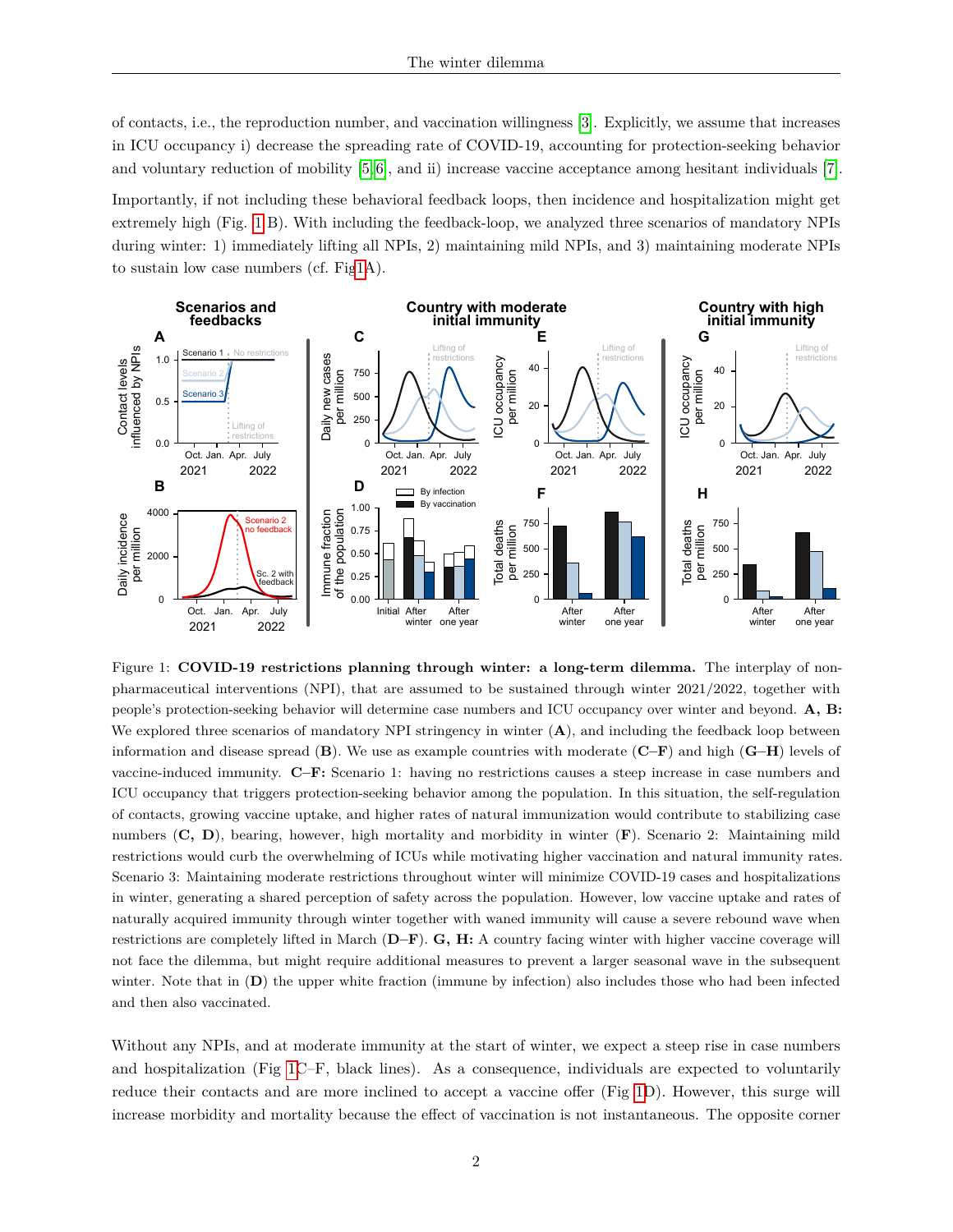scenario—sustaining moderate NPIs and low case numbers—might lead to low COVID-19 incidence during winter but risks a rebound wave in spring (Fig [1,](#page-1-0) blue). This is because the low incidence during winter may imply i) low natural immunity, ii) lacking incentives for vaccination, and iii) lower chances of refreshing immune memory upon re-exposure to the virus [\[8\]](#page-3-3). The resulting low immunity levels (cf. Fig [1](#page-1-0) D) can then fuel a high rebound wave in spring. Similar rebound waves have been observed for other seasonal respiratory viruses [\[9\]](#page-3-4). Countries starting winter with higher immunity levels among the population (cf. Fig. [1G](#page-1-0), H) will not observe a steep increase on case numbers. However, as before, waning immunity can postpone the wave to the next winter.

In sum, the way governments approach winter will shape long-term COVID-19 transmission dynamics and thus determine i) the probability of having an off-seasonal COVID-19 wave when lifting NPIs, ii) the magnitude of the self-regulation effect induced by the information-behavior feedback loop, and iii) how we will reach appropriate immunity levels to transit from epidemicity to endemicity smoothly.

The simple solution to the winter dilemma is obvious: A higher vaccination rate and boostering (>80 or 90 %, depending on age), especially among the elderly could avoid either wave even if NPIs are abolished [\[3\]](#page-2-2). However, at low to intermediate vaccination, the solution is not obvious; in any scenario, we expect moderate to high burden to the health system (Fig [1F](#page-1-0)). Thus most importantly, the challenge for authorities is to find ways to engage individuals with vaccination programs without requiring high case numbers for that. Here, clear communication and trust continues to be essential [\[10\]](#page-3-5).

# **Data availability**

Model and equations are presented in [\[3\]](#page-2-2). Source code for data generation and analysis is available online on GitHub [https://github.com/Priesemann-Group/covid19\\_winter\\_dilemma](https://github.com/Priesemann-Group/covid19_winter_dilemma).

## **Acknowledgments**

Authors with affiliation received support from the Max-Planck-Society. SB and SBM were financially supported by the German Federal Ministry of Education and Research (BMBF) as part of the Network University Medicine (NUM), project egePan, funding code: 01KX2021.

## **References**

- <span id="page-2-0"></span>[1] Simon Bauer, Sebastian Contreras, Jonas Dehning, Matthias Linden, Emil Iftekhar, Sebastian B Mohr, Alvaro Olivera-Nappa, and Viola Priesemann. Relaxing restrictions at the pace of vaccination increases freedom and guards against further covid-19 waves. *PLoS computational biology*, 17(9):e1009288, 2021.
- <span id="page-2-1"></span>[2] Sebastian Contreras and Viola Priesemann. Risking further COVID-19 waves despite vaccination. *The Lancet Infectious Diseases*, 2021.
- <span id="page-2-2"></span>[3] Sebastian Contreras, Philipp Dönges, Joel Wagner, Simon Bauer, Sebastian B. Mohr, Jonas Dehning, Emil N. Iftekhar, Mirjam Kretzschmar, Michael Maes, Kai Nagel, André Calero Valdez, and Viola Priesemann. The winter dilemma. *arXiv preprint [arXiv:2110.01554](http://arxiv.org/abs/2110.01554)*, 2021.
- <span id="page-2-3"></span>[4] Alexandra Teslya, Thi Mui Pham, Noortje G Godijk, Mirjam E Kretzschmar, Martin CJ Bootsma, and Ganna Rozhnova. Impact of self-imposed prevention measures and short-term government-imposed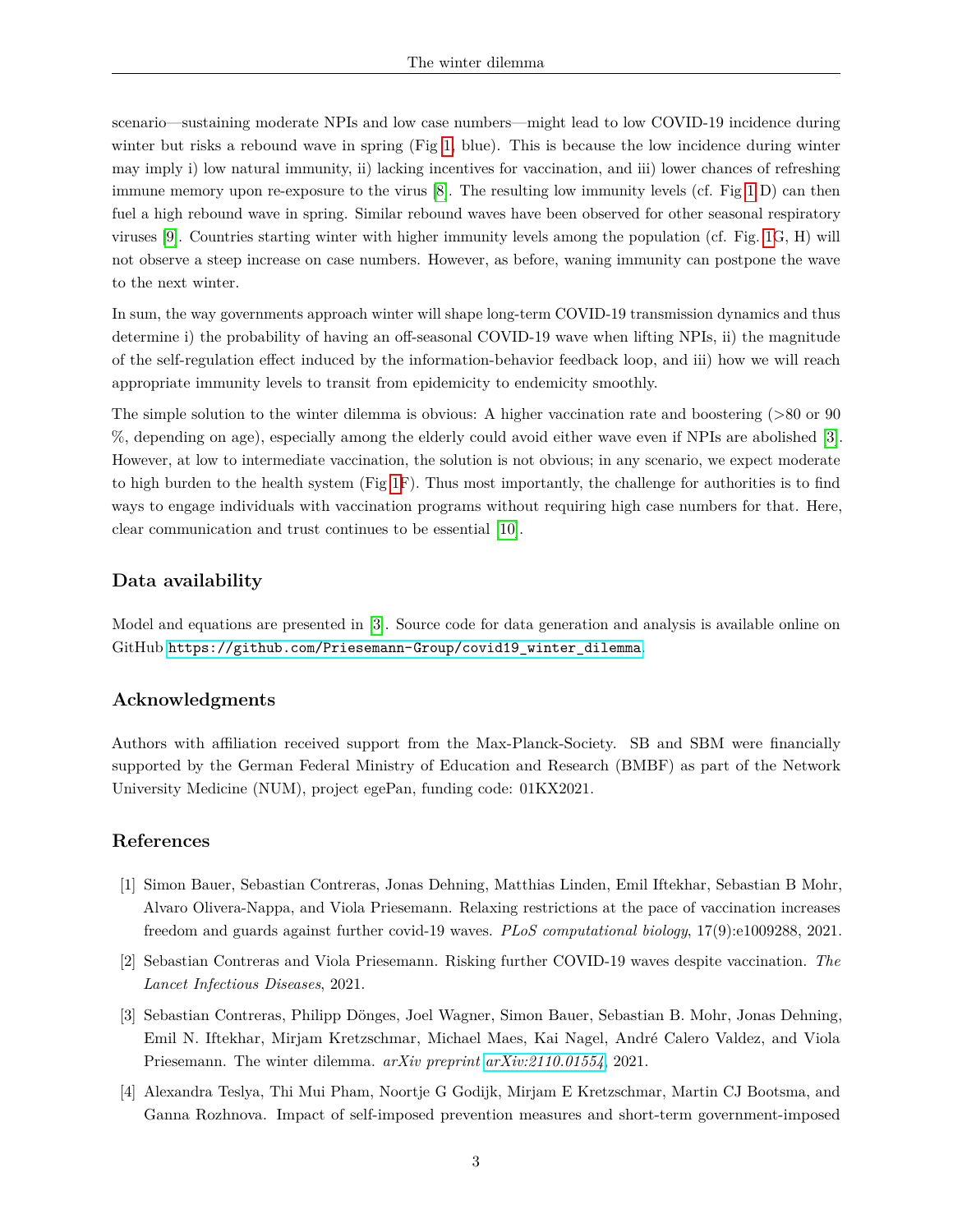social distancing on mitigating and delaying a covid-19 epidemic: A modelling study. *PLoS medicine*, 17(7):e1003166, 2020.

- <span id="page-3-0"></span>[5] Pierre Nouvellet, Sangeeta Bhatia, Anne Cori, Kylie EC Ainslie, Marc Baguelin, Samir Bhatt, Adhiratha Boonyasiri, Nicholas F Brazeau, Lorenzo Cattarino, Laura V Cooper, et al. Reduction in mobility and covid-19 transmission. *Nature communications*, 12(1):1–9, 2021.
- <span id="page-3-1"></span>[6] James N Druckman, Samara Klar, Yanna Krupnikov, Matthew Levendusky, and John Barry Ryan. Affective polarization, local contexts and public opinion in america. *Nature human behaviour*, 5(1):28–38, 2021.
- <span id="page-3-2"></span>[7] Gul Deniz Salali and Mete Sefa Uysal. Effective incentives for increasing covid-19 vaccine uptake. *Psychological Medicine*, pages 1–6, 2021.
- <span id="page-3-3"></span>[8] Eric L Brown and Heather T Essigmann. Original antigenic sin: the downside of immunological memory and implications for covid-19. *Msphere*, 6(2):e00056–21, 2021.
- <span id="page-3-4"></span>[9] Gabriela B Gomez, Cedric Mahé, and Sandra S Chaves. Uncertain effects of the pandemic on respiratory viruses. *Science*, 372(6546):1043–1044, 2021.
- <span id="page-3-5"></span>[10] Emil Nafis Iftekhar, Viola Priesemann, Rudi Balling, Simon Bauer, Philippe Beutels, André Calero Valdez, Sarah Cuschieri, Thomas Czypionka, Uga Dumpis, Enrico Glaab, Eva Grill, Claudia Hanson, Pirta Hotulainen, Peter Klimek, Mirjam Kretzschmar, Tyll Krüger, Jenny Krutzinna, Nicola Low, Helena Machado, Carlos Martins, Martin McKee, Sebastian Bernd Mohr, Armin Nassehi, Matjaž Perc, Elena Petelos, Martyn Pickersgill, Barbara Prainsack, Joacim Rocklöv, Eva Schernhammer, Anthony Staines, Ewa Szczurek, Sotirios Tsiodras, Steven Van Gucht, and Peter Willeit. A look into the future of the COVID-19 pandemic in Europe: an expert consultation. *The Lancet Regional Health - Europe*, 8:100185, 2021.
- <span id="page-3-6"></span>[11] Tomáš Gavenčiak, Joshua Teperowski Monrad, Gavin Leech, Mrinank Sharma, Sören Mindermann, Jan Marcus Brauner, Samir Bhatt, and Jan Kulveit. Seasonal variation in sars-cov-2 transmission in temperate climates. *medRxiv*, 2021.
- <span id="page-3-7"></span>[12] Nicholas G. Davies, Sam Abbott, Rosanna C. Barnard, Christopher I. Jarvis, Adam J. Kucharski, James D. Munday, Carl A. B. Pearson, Timothy W. Russell, Damien C. Tully, Alex D. Washburne, Tom Wenseleers, Amy Gimma, William Waites, Kerry L. M. Wong, Kevin van Zandvoort, Justin D. Silverman, CMMID COVID-19 Working Group1‡, COVID-19 Genomics UK (COG-UK) Consortium‡, Karla Diaz-Ordaz, Ruth Keogh, Rosalind M. Eggo, Sebastian Funk, Mark Jit, Katherine E. Atkins, and W. John Edmunds. Estimated transmissibility and impact of SARS-CoV-2 lineage B.1.1.7 in England. *Science*, March 2021.
- <span id="page-3-8"></span>[13] Karen Y Oróstica, Sebastian Contreras, Sebastian B Mohr, Jonas Dehning, Simon Bauer, David Medina-Ortiz, Emil N Iftekhar, Karen Mujica, Paulo C Covarrubias, Soledad Ulloa, et al. Mutational signatures and transmissibility of sars-cov-2 gamma and lambda variants. *arXiv preprint [arXiv:2108.10018](http://arxiv.org/abs/2108.10018)*, 2021.
- <span id="page-3-9"></span>[14] Matan Levine-Tiefenbrun, Idan Yelin, Rachel Katz, Esma Herzel, Ziv Golan, Licita Schreiber, Tamar Wolf, Varda Nadler, Amir Ben-Tov, Jacob Kuint, et al. Decreased SARS-CoV-2 viral load following vaccination. *medRxiv*, 2021.
- <span id="page-3-10"></span>[15] Smriti Mallapaty. Can COVID vaccines stop transmission? Scientists race to find answers. *Nature*, 2021.
- <span id="page-3-11"></span>[16] Victoria Jane Hall, Sarah Foulkes, Ayoub Saei, Nick Andrews, Blanche Oguti, Andre Charlett, Edgar Wellington, Julia Stowe, Natalie Gillson, Ana Atti, Jasmin Islam, Ioannis Karagiannis, Katie Munro,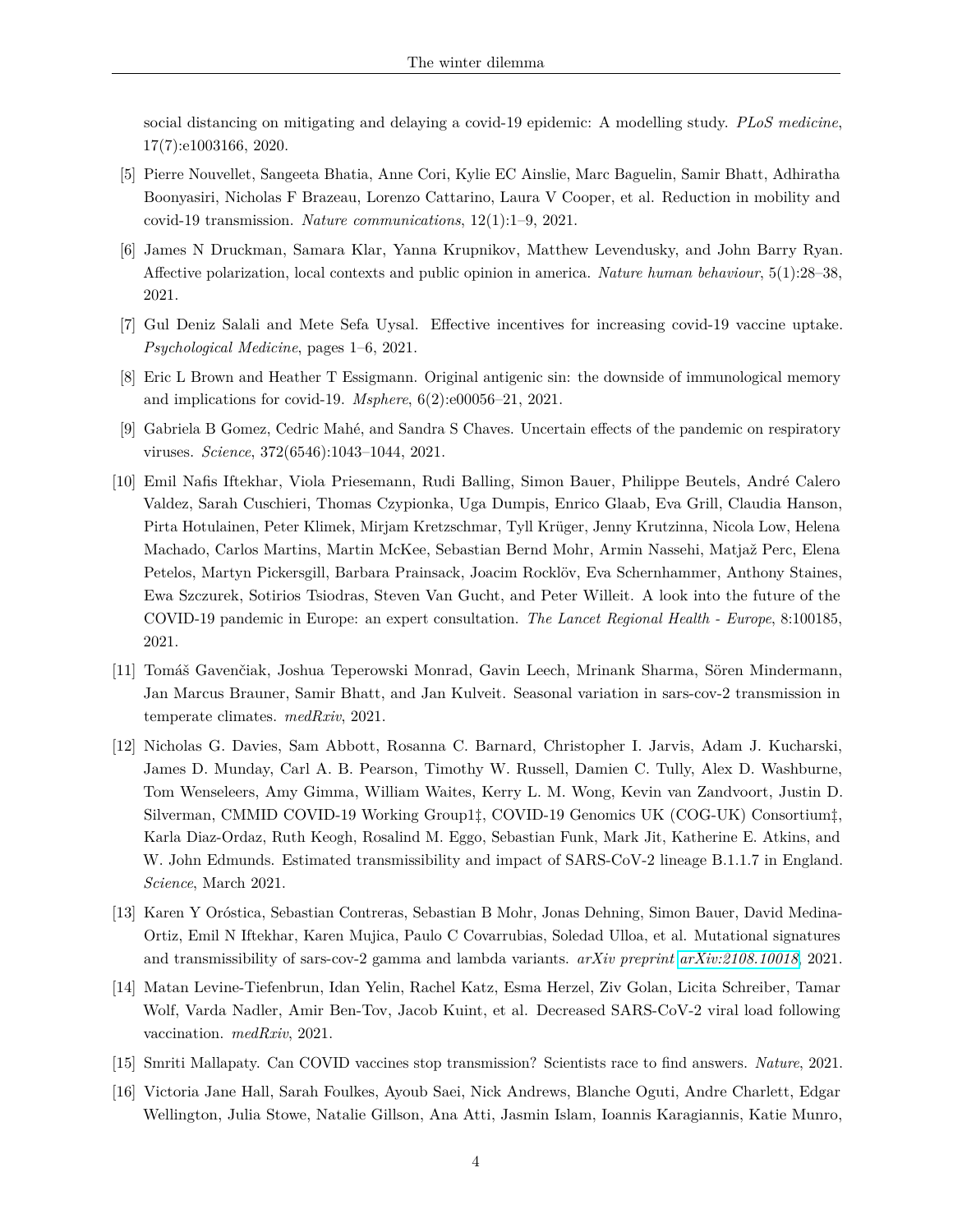Jameel Khawam, The SIREN Study Group, Meera A. Chand, Colin Brown, Mary E. Ramsay, Jamie Lopez Bernal, and Susan Hopkins. Effectiveness of BNT162b2 mRNA Vaccine Against Infection and COVID-19 Vaccine Coverage in Healthcare Workers in England, Multicentre Prospective Cohort Study (the SIREN Study). SSRN Scholarly Paper ID 3790399, Social Science Research Network, Rochester, NY, 2021.

- <span id="page-4-0"></span>[17] Laith J Abu-Raddad, Hiam Chemaitelly, and Adeel A Butt. Effectiveness of the bnt162b2 covid-19 vaccine against the b. 1.1. 7 and b. 1.351 variants. *New England Journal of Medicine*, 2021.
- [18] Elisabeth Mahase. Covid-19: Where are we on vaccines and variants? *BMJ*, 372:n597, 2021.
- [19] Noa Dagan, Noam Barda, Eldad Kepten, Oren Miron, Shay Perchik, Mark A. Katz, Miguel A. Hernán, Marc Lipsitch, Ben Reis, and Ran D. Balicer. BNT162b2 mRNA COVID-19 Vaccine in a Nationwide Mass Vaccination Setting. *New England Journal of Medicine*, 2021.
- <span id="page-4-1"></span>[20] Yinon M Bar-On, Yair Goldberg, Micha Mandel, Omri Bodenheimer, Laurence Freedman, Nir Kalkstein, Barak Mizrahi, Sharon Alroy-Preis, Nachman Ash, Ron Milo, et al. Protection of bnt162b2 vaccine booster against covid-19 in israel. *New England Journal of Medicine*, 2021.
- <span id="page-4-2"></span>[21] Ross J Harris, Jennifer A Hall, Asad Zaidi, Nick J Andrews, J Kevin Dunbar, and Gavin Dabrera. Impact of vaccination on household transmission of SARS-COV-2 in england. *medRxiv*, 2021.
- <span id="page-4-3"></span>[22] Iván Martínez-Baz, Ana Miqueleiz, Itziar Casado, Ana Navascués, Camino Trobajo-Sanmartín, Cristina Burgui, Marcela Guevara, Carmen Ezpeleta, Jesús Castilla, et al. Effectiveness of covid-19 vaccines in preventing sars-cov-2 infection and hospitalisation, navarre, spain, january to april 2021. *Eurosurveillance*, 26(21):2100438, 2021.
- <span id="page-4-4"></span>[23] Yinon M Bar-On, Avi Flamholz, Rob Phillips, and Ron Milo. Science forum: SARS-CoV-2 (COVID-19) by the numbers. *Elife*, 9:e57309, 2020.
- <span id="page-4-5"></span>[24] Ruiyun Li, Sen Pei, Bin Chen, Yimeng Song, Tao Zhang, Wan Yang, and Jeffrey Shaman. Substantial undocumented infection facilitates the rapid dissemination of novel coronavirus (SARS-CoV-2). *Science*, 368(6490):489–493, 2020.
- <span id="page-4-6"></span>[25] Xi He, Eric H Y Lau, Peng Wu, Xilong Deng, Jian Wang, Xinxin Hao, Yiu Chung Lau, Jessica Y Wong, Yujuan Guan, Xinghua Tan, et al. Temporal dynamics in viral shedding and transmissibility of COVID-19 . *Nature Medicine*, pages 1–4, 2020.
- [26] Feng Pan, Tianhe Ye, Peng Sun, Shan Gui, Bo Liang, Lingli Li, Dandan Zheng, Jiazheng Wang, Richard L Hesketh, Lian Yang, et al. Time course of lung changes on chest CT during recovery from 2019 novel coronavirus (COVID-19) pneumonia. *Radiology*, page 200370, 2020.
- <span id="page-4-7"></span>[27] Yun Ling, Shui-Bao Xu, Yi-Xiao Lin, Di Tian, Zhao-Qin Zhu, Fa-Hui Dai, Fan Wu, Zhi-Gang Song, Wei Huang, Jun Chen, et al. Persistence and clearance of viral RNA in 2019 novel coronavirus disease rehabilitation patients. *Chinese medical journal*, 2020.
- <span id="page-4-8"></span>[28] Andrew T Levin, William P. Hanage, Nana Owusu-Boaitey, Kensington B. Cochran, Seamus P. Walsh, and Gideon Meyerowitz-Katz. Assessing the age specificity of infection fatality rates for COVID-19: systematic review, meta-analysis, and public policy implications. *European Journal of Epidemiology*, 2020.
- [29] Matthias Linden, Sebastian B. Mohr, Jonas Dehning, Jan Mohring, Michael Meyer-Hermann, Iris Pigeot, Anita Schöbel, and Viola Priesemann. Case numbers beyond contact tracing capacity are endangering the containment of COVID-19 . *Dtsch Arztebl International*, 117(46):790–791, 2020.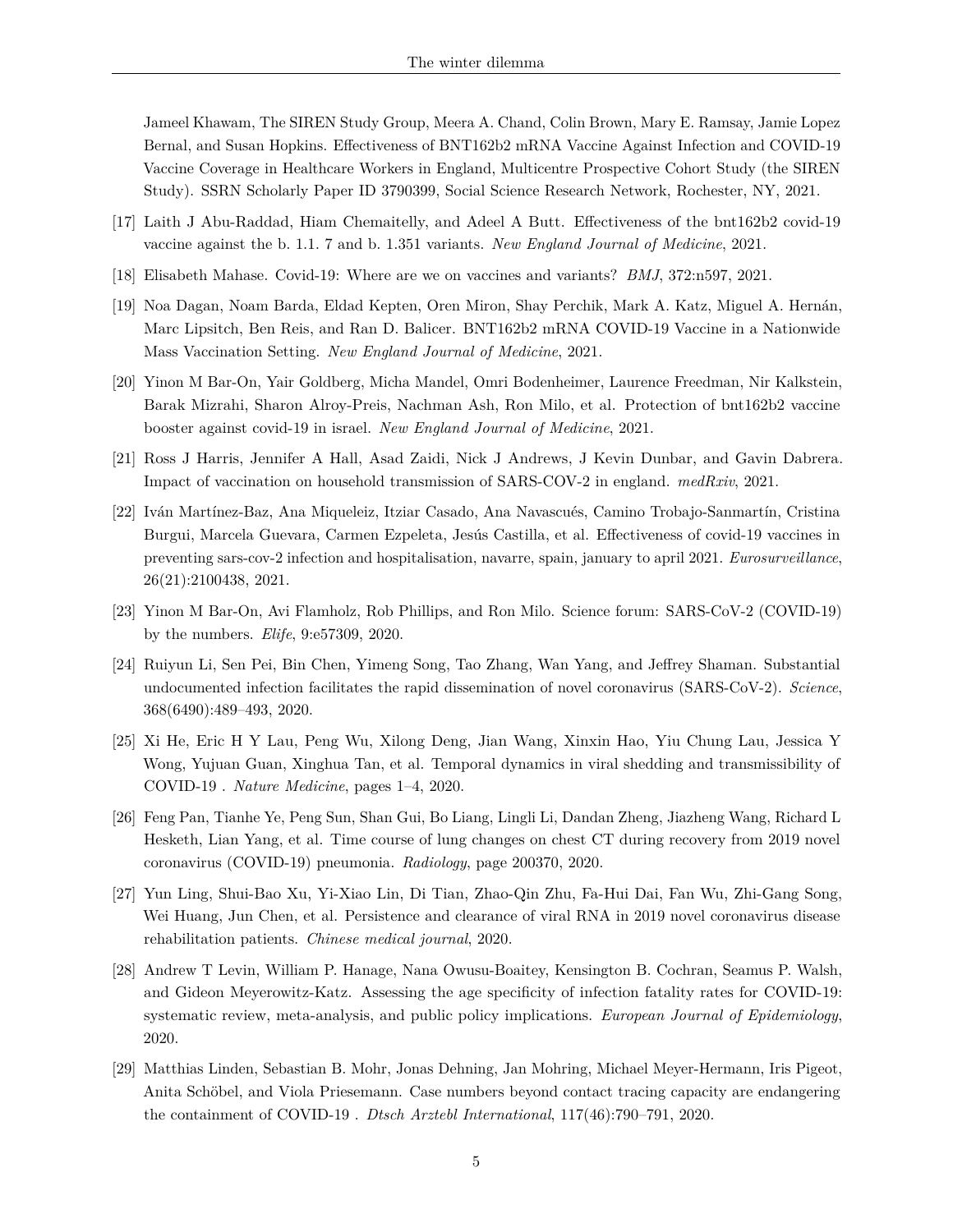- <span id="page-5-0"></span>[30] Henrik Salje, Cécile Tran Kiem, Noémie Lefrancq, Noémie Courtejoie, Paolo Bosetti, Juliette Paireau, Alessio Andronico, Nathanaël Hozé, Jehanne Richet, Claire-Lise Dubost, et al. Estimating the burden of SARS-CoV-2 in France. *Science*, 369(6500):208–211, 2020.
- <span id="page-5-1"></span>[31] Yair Goldberg, Micha Mandel, Yinon M Bar-On, Omri Bodenheimer, Laurence S Freedman, Eric Haas, Ron Milo, Sharon Alroy-Preis, Nachman Ash, and Amit Huppert. Waning immunity of the bnt162b2 vaccine: A nationwide study from israel. *medRxiv*, 2021.
- <span id="page-5-2"></span>[32] Denis Sauré, Miguel O'Ryan, Juan Pablo Torres, Marcela Zuniga, Emilio Santelices, and Leonardo J Basso. Dynamic igg seropositivity after rollout of coronavac and bnt162b2 covid-19 vaccines in chile: a sentinel surveillance study. *The Lancet Infectious Diseases*, 2021.
- <span id="page-5-3"></span>[33] Jackson S Turner, Wooseob Kim, Elizaveta Kalaidina, Charles W Goss, Adriana M Rauseo, Aaron J Schmitz, Lena Hansen, Alem Haile, Michael K Klebert, Iskra Pusic, et al. Sars-cov-2 infection induces long-lived bone marrow plasma cells in humans. *Nature*, pages 1–5, 2021.
- <span id="page-5-4"></span>[34] Zijun Wang, Frauke Muecksch, Dennis Schaefer-Babajew, Shlomo Finkin, Charlotte Viant, Christian Gaebler, Hans-Heinrich Hoffmann, Christopher O Barnes, Melissa Cipolla, Victor Ramos, et al. Naturally enhanced neutralizing breadth against sars-cov-2 one year after infection. *Nature*, 595(7867):426–431, 2021.
- <span id="page-5-5"></span>[35] Cornelia Betsch, Lothar Wieler, Michael Bosnjak, Michael Ramharter, Volker Stollorz, Saad Omer, Lars Korn, Philipp Sprengholz, Lisa Felgendreff, Sarah Eitze, et al. Germany covid-19 snapshot monitoring (cosmo germany): Monitoring knowledge, risk perceptions, preventive behaviours, and public trust in the current coronavirus outbreak in germany. 2020.
- <span id="page-5-6"></span>[36] Olivier J Wouters, Kenneth C Shadlen, Maximilian Salcher-Konrad, Andrew J Pollard, Heidi J Larson, Yot Teerawattananon, and Mark Jit. Challenges in ensuring global access to COVID-19 vaccines: production, affordability, allocation, and deployment. *The Lancet*, 2021.
- <span id="page-5-7"></span>[37] Hannah Ritchie, Edouard Mathieu, Lucas Rodés-Guirao, Cameron Appel, Charlie Giattino, Esteban Ortiz-Ospina, Joe Hasell, Bobbie Macdonald, Diana Beltekian, and Max Roser. Coronavirus pandemic (covid-19). *Our World in Data*, 2021. https://ourworldindata.org/coronavirus.
- <span id="page-5-8"></span>[38] Rahul K Arora, Abel Joseph, Jordan Van Wyk, Simona Rocco, Austin Atmaja, Ewan May, Tingting Yan, Niklas Bobrovitz, Jonathan Chevrier, Matthew P Cheng, et al. Serotracker: a global sars-cov-2 seroprevalence dashboard. *The Lancet Infectious Diseases*, 21(4):e75–e76, 2021.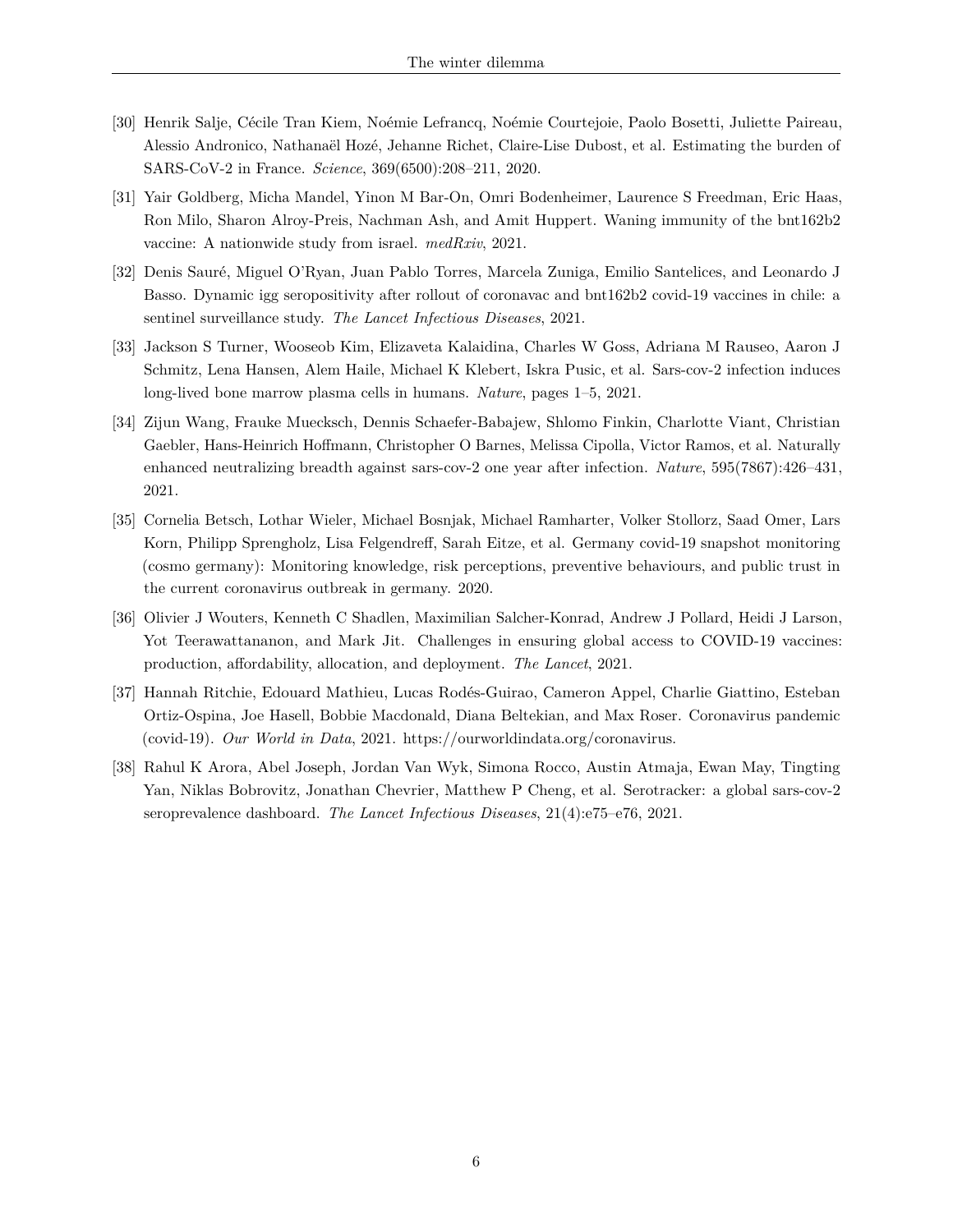# **Supplementary Material**

# **S1 Model**

We model the spreading dynamics of SARS-CoV-2 following a mean-field SEIRD-ICU deterministic formalism through a system of differential equations (Fig. [S1\)](#page-6-0). Our model incorporates disease-spreading dynamics, ICU stays, and the roll-out of a single-dose vaccine (representing also the two doses of most COVID-19 vaccines). Both vaccine-induced and naturally-acquired immunity wane over time, but vaccine-induced immunity wanes faster. In our model, susceptible individuals can acquire the virus from infected individuals and subsequently progress to the exposed  $(S \to E)$  and infectious  $(E \to I)$  compartments. We assume that vaccines offer no perfect sterile immunity and that a fraction of vaccinated people are infected upon contact with the infectious groups, i.e., we implement breakthrough infections. In contrast to susceptible individuals *S*, if infected, the individuals with waned immunity *W* and those vaccinated move to specific exposed and infectious compartments  $(V, W \to E^B \to I^B)$ . This is to implement that the breakthrough infected still have a moderate protection against a severe course of the disease, i.e., have reduced probabilities to go to ICU or die.

Individuals exposed to the virus  $(E, E^B)$  progress from the exposed to the infectious compartments  $(I, I^B)$  at a rate  $\rho$ . The infectious compartments have three different possible transitions: i) direct recovery  $(I, I^B \to R)$ with rate  $\gamma$ , ii) progression to ICU (*I*,  $I^B \to \text{ICU}$ ) with rate  $\delta$  (reduced by  $(1 - \kappa)$  for  $I^B$ ) or iii) direct death  $(I, I^B \to D)$  with rate  $\theta$  (reduced by  $(1 - \kappa)$  for  $I^B$ ). Individuals receiving ICU treatment recover either at a rate  $\gamma_{\text{ICU}}$  (ICU  $\rightarrow$  *R*) or die at a rate  $\theta_{\text{ICU}}$  (ICU  $\rightarrow$  *D*). All parameters are listed in Tab: [S1.](#page-11-0)

Another important property of this model is the self-regulation of contacts and vaccine acceptance that influences the disease and vaccination dynamics based on the current and past ICU occupancy (blue arrows in Fig. [S1\)](#page-6-0).

<span id="page-6-0"></span>

Supplementary Figure S1: **Figure S1: Compartmental model with behavioral feedback loops between hospital occupancy and spreading rate and vaccination willingness.** Transition rates are listed in Table S1, but omitted in the figure for clarity purposes.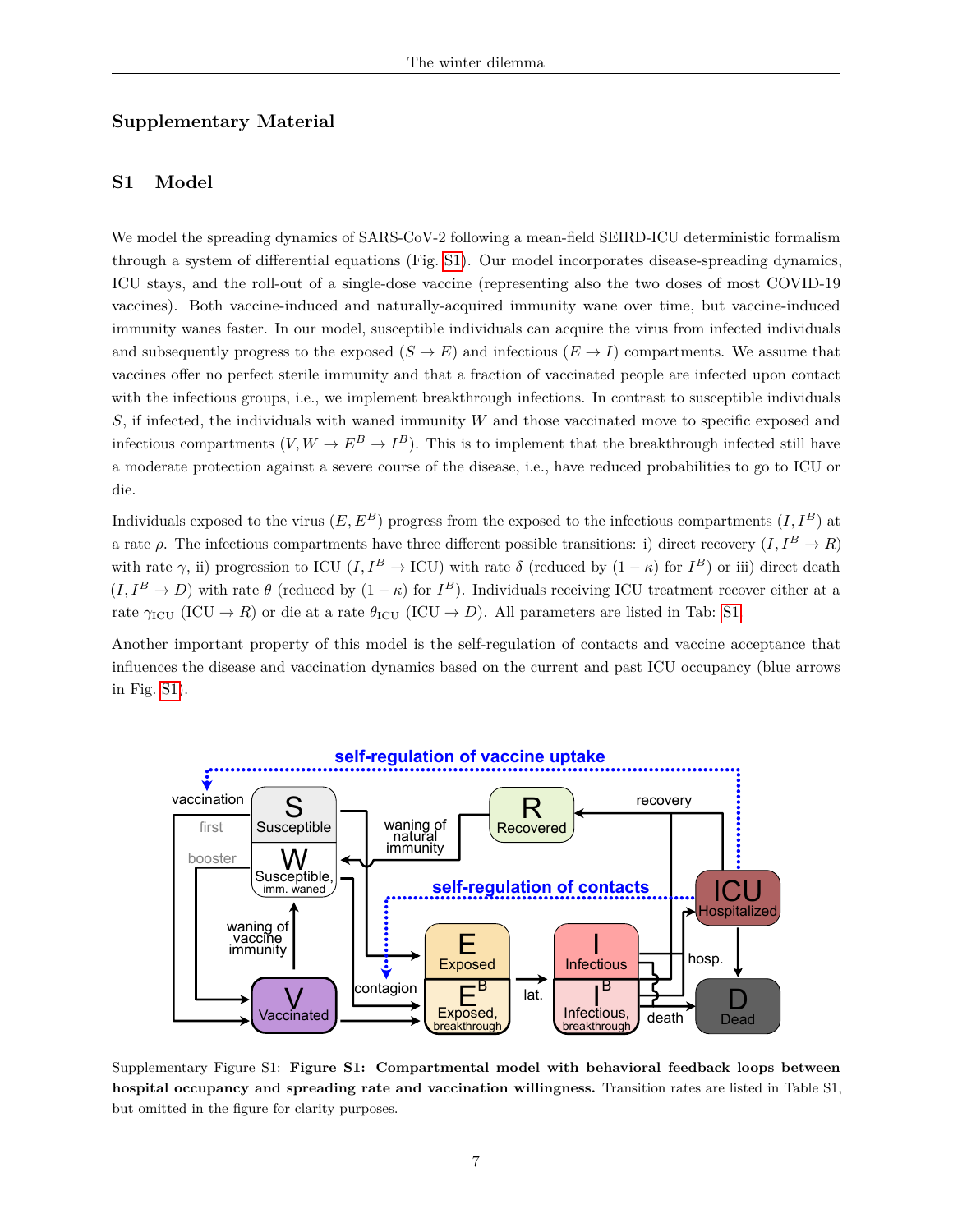The severity of COVID-19 infections strongly depends on age. Therefore, we used age-dependent rates *k<sup>i</sup>* for the transition rates to ICU and *D* compartments, as in [\[1\]](#page-2-0). We calculate the overall transition rate as  $\bar{k} = \sum_i w_i k_i$ , where *i* denotes the age group and  $w_i = \frac{M_i}{M}$  is the fraction of age group *i* of the total population.

#### **S1.1 Reproduction Number**

The reproduction number  $R_t$  includes (i) the effects of mandatory non-pharmaceutical interventions, (ii) individuals self-regulating their contacts based on perceived risk, and (iii) seasonality. Each is represented by a multiplicative factor on the basic reproduction number *R*0, i.e., the total number of offspring infections that a single case would generate in a fully susceptible population without any restrictions.

First, what we call the "NPI-related reproduction number"  $R_t^{\text{NPI}}$  reflects the  $R_0$  with a potential reduction due to mandatory NPIs over the winter. For  $R_t^{\text{NPI}}$ , we chose three scenarios (cf. Fig. [1\)](#page-1-0): The immediate lifting of all restrictions (high  $R_t^{\text{NPI}}$ ), weak restrictions over winter (moderate  $R_t^{\text{NPI}}$ ) and moderate restrictions over winter (low  $R_t^{\text{NPI}}$ ). Note that we do not deem strong restrictions necessary over winter. For all scenarios, we assumed that in March 2022 all restrictions will be lifted. Easy-to-follow measures such as improved hygiene might still be kept in place which results in a small reduction of the basic reproduction number *R*0. The implementation and abolishment of NPIs is modeled by a linear decrease or increase, respectively, in  $R_t^{\text{NPI}}$  that lasts four weeks.

Second, to implement that each individual has the freedom to adapt his or her behavior in accordance to perceived risk, we implemented a further parameter reducing the  $R_t$ . This factor depends on the past ICU occupancy  $H_R$ . In detail, to implement this behavioral feedback-loop, we use an exponentially decaying term (see sec. [S1.1.1\)](#page-7-0), where the decay depends on  $H_R$  and a sensitivity constant  $\alpha_R$ .

Third, seasonality is modeled by a time-dependent sinusoidal modulation factor  $\Gamma(t)$  that depends on the sensitivity  $\mu$  and the day with the highest effect on seasonality  $d_{\mu}$ , which for our purpose can be set to zero, corresponding to January 1 [\[11\]](#page-3-6). The full time- and behavior-dependent reproduction number is then given by

$$
R_t(H_R, t) = R_t^{\text{NPI}} \exp\left(-\alpha_R H_R\right) \frac{\Gamma(t)}{\Gamma(360 - d_0)},\tag{1}
$$

<span id="page-7-2"></span><span id="page-7-1"></span>
$$
\Gamma(t) = 1 + \mu \cos\left(2\pi \frac{t + d_0 - d_\mu}{360}\right) \tag{2}
$$

where  $\frac{1}{\Gamma(360-d_0)}$  is for normalization such that seasonality only decreases  $R_t$ , i.e., neglecting the behavior term,  $R_t^{\text{NPI}}$  corresponds to the peak value in winter. For simplicity in our model, one month has 30 days and a full year thus 360 days which does not affect the results on our time horizon.

#### <span id="page-7-0"></span>**S1.1.1 Memory on perceived danger**

Perceived danger for the individual, transmitted by e.g., mass media or affected acquaintances, depends on ICU not only at the present moment but also on the past. That way, self-regulation of contacts and vaccine uptake is a function of the past development of the ICU occupancy called *H*. We assume that the memory of past ICU development is smooth, meaning that past ICU occupancies are remembered less and less as time passes. To incorporate this into our model we calculate the convolution of the ICU with a gamma distribution, effectively "weighting" the past development of ICU. That way, ICU occupancy a few days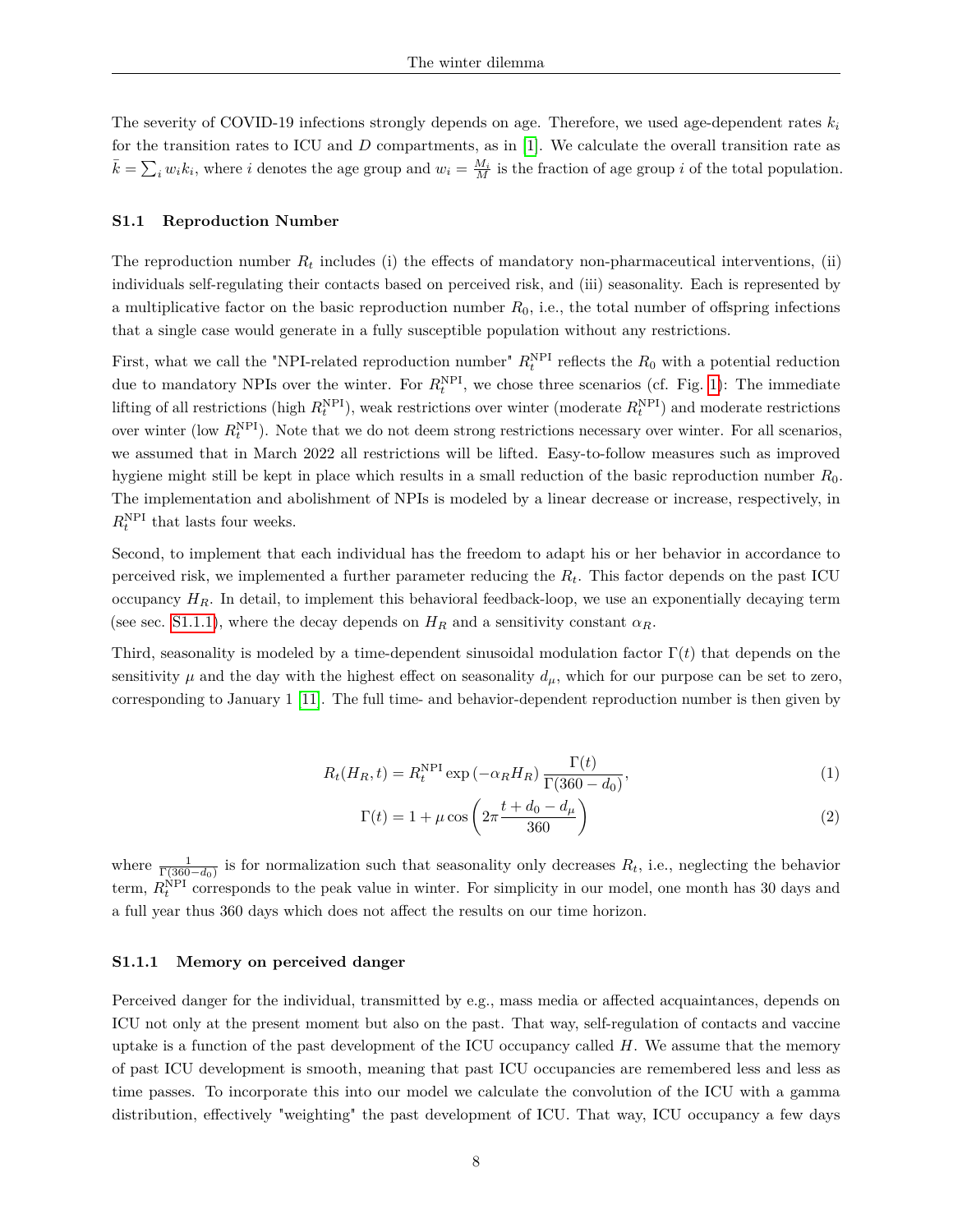ago is "remembered" more and thus influences people's behavior at the present moment more than the ICU occupancy that lies further in the past. That way, the reproduction number becomes dependent on  $H_R(t)$  via

$$
H_R(t) := \text{ICU} * \mathcal{G}_{p_R, b_R} = \int_{-\infty}^t \text{dt}' \, \text{ICU}(t') \mathcal{G}_{p_R, b_R}(-t' + t) \,, \tag{3}
$$

where the arguments of the gamma distribution are set to  $p_R = 0.7$  and  $b_R = 4$ .

Time memory for vaccination willingness is assumed to work in the same way but with different Gamma distributions. First of all, there is a delay between the decision to be vaccinated and the onset of immunity. Secondly, vaccination willingness is assumed to depend on a longer time interval of the ICU occupancy. Combined, it translates into a Gamma distribution that is shifted in time and looks flatter which is characterized by the parameters  $\tau_u$ ,  $\tau_w$  and  $b_v = 14$ :

$$
H_{u,w}(t) := \text{ICU} * \mathcal{G}_{p=1,b_v} = \int_{-\infty}^{t} dt' \text{ICU}(t') \mathcal{G}_{p=1,b_v}(-t' - \tau_{u,w} + t).
$$
 (4)

The subscripts *u* and *w* indicate first and booster doses respectively. The parameter  $\tau_u$  is larger than  $\tau_w$ because we include the delay of around 6 weeks for most vaccines that need two doses. Booster doses are usually only a single dose so *τ<sup>w</sup>* is just the delay between administration of the dose and onset of immunity which we assume to be 2 weeks. For the initial conditions of *H* and *H<sup>R</sup>* we set ICU to a constant  $\text{ICU}(t < 0) = \text{ICU}(t = 0)$  in the past. This simplification affects the results only negligibly for a short initial time.

#### **S1.1.2 Waning Immunity**

Our model includes two types of immunity: immunity as a result of vaccination and immunity as a result of natural infection. In both cases, immunity wanes over time although it is believed that natural immunity lasts longer and thus has a lower waning rate. On average, vaccine-induced immunity wanes after  $(\Omega_v^{\text{base}})^{-1}$ months and naturally-acquired immunity after  $(\Omega_n^{\text{base}})^{-1}$  months. Furthermore, we assume that immunized individuals can "refresh" their immune memory upon contact with the virus which translates into infection level- and  $R_t$ -dependent waning rates  $\Omega_{v,n}(I_{\text{eff}}, R_t)$ , where the effective incidence  $I_{\text{eff}}$  corresponds to the total size of the infectious pools  $I$  and  $I^B$  but acknowledges reduced virulence of breakthrough infections (see sec. [S1.3\)](#page-13-0). Furthermore an influx of  $\Psi$  was added to account for infections from abroad. In the limit of high infection levels, the waning rate should converge to zero and in the limit  $(I_{\text{eff}} \to 0)$ , where no refreshing happens, it should be at its base value  $\Omega_{v,n}^{\text{base}}$ . Using a logistic function that meets these requirements and decreases linearly for low infection levels, we can express the waning immunity as a function of *I*eff, the reproduction number  $R_t$ , and form parameters  $c_v$  and  $c_n$ :

$$
\Omega_v(I_{\text{eff}}, R_t) = 2\Omega_v^{\text{base}} \left(1 - \frac{1}{1 + \exp\left(-c_v R_t I_{\text{eff}}\right)}\right),\tag{5}
$$

$$
\Omega_n(I_{\text{eff}}, R_t) = 2\Omega_n^{\text{base}} \left( 1 - \frac{1}{1 + \exp\left(-c_n R_t I_{\text{eff}}\right)} \right). \tag{6}
$$

If it holds that  $I_{\text{eff}}R_t = \frac{1}{c_{v,n}}$ , we get the approximation  $\Omega_{v,n} \approx \Omega^{\text{base}}/2$  so we can get an estimate for  $c_{v,n}$ : An incidence of  $I_{\text{eff}} = \frac{1}{R_t c_{v,n}}$  corresponds to the case when the rate of waning immunity is halved, meaning that every second individual had his immunity refreshed in a given time frame. To find *cv,n* we consider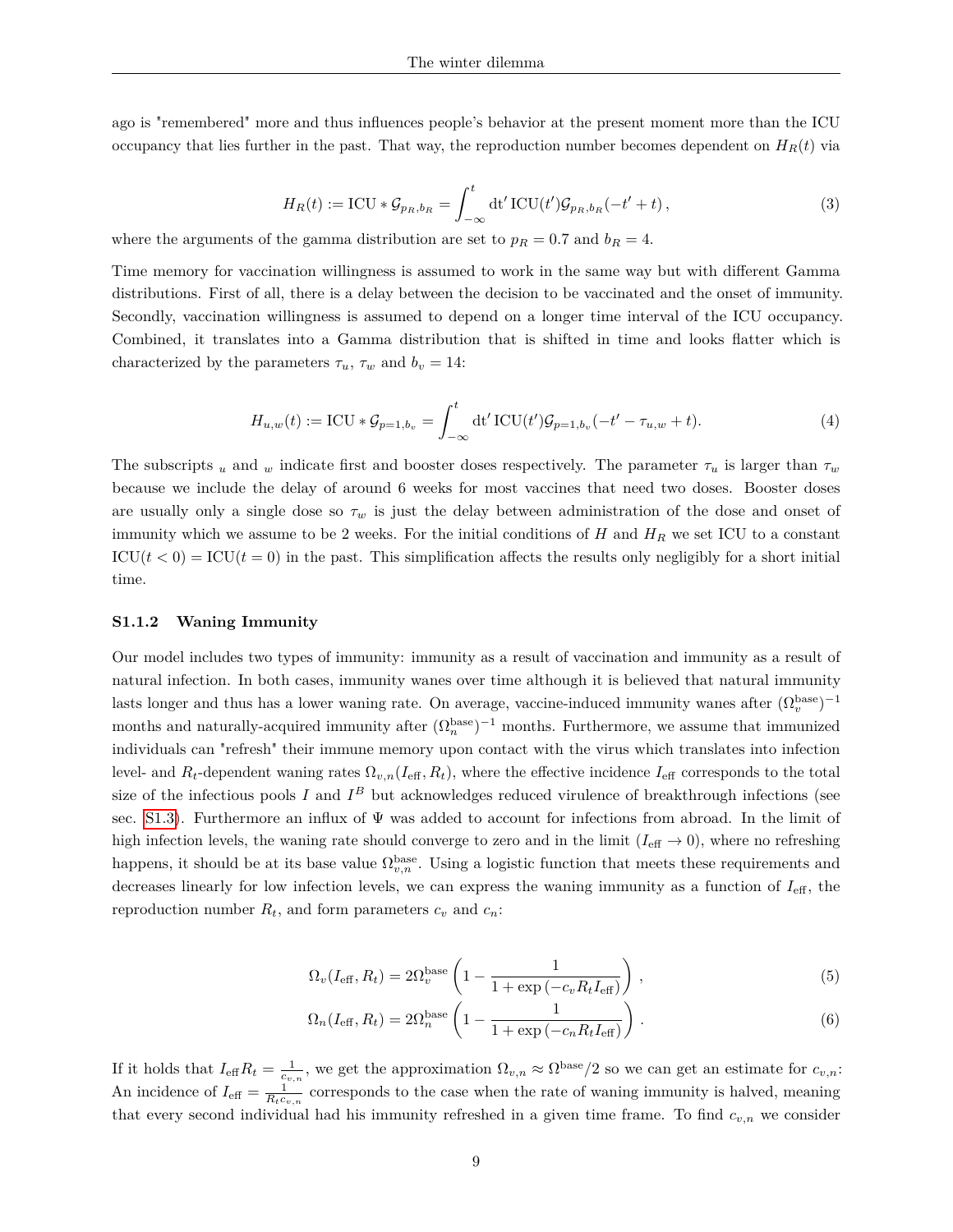the incidence necessary such that, in this given time frame, half of the population was infected. Using that a typical infection lasts  $\mathcal{O}(\frac{1}{\gamma+\delta+\theta})$  days, the incidence at which after a certain amount of time *T* half the population was infected is  $I = \frac{M}{2} \frac{1}{\gamma + \delta + \theta} \frac{1}{T}$ . Because every individual on average refreshes the immunity of  $R_t$ individuals we divide by  $R_t$  and set this equal to  $I_{\text{eff}} = \frac{1}{R_t c}$ . The time frame should be the waning immunity time frame  $T = (\Omega_{v,n}^{\text{base}})^{-1}$ . Thus, we can obtain an estimate for  $c_{v,n}$  as

$$
c_{v,n} \approx \frac{2}{M} \frac{(\gamma + \delta + \theta)}{\Omega_{v,n}^{\text{base}}} \,. \tag{7}
$$

#### <span id="page-9-0"></span>**S1.2 Model Equations**

*dE*

*dI*

 $dI^B$ 

 $\frac{dE}{dt}$  = *γRt*(*H<sub>R</sub>*) $\frac{S}{M}$ 

 $\frac{dI}{dt}$  =  $\rho E^B$ 

The combined contributions of the infection-spreading and vaccination dynamics are represented by the set of equations below. The time evolution of our model is then completely determined by the initial conditions of the system. The first-order transition rates between compartments are given by the probability for an individual to undergo this transition divided by the average transition time e.g., the recovery rate  $\gamma$  is the probability that an individual recovers from the disease divided by how the time span of the recovery process. Note that in principle  $\gamma$  should be different for the *I* and  $I^B$  compartment, as the probability to recover is larger for breakthrough infections. We neglect this difference as it is negligible within the margin of error since the probability to recover is close to 1 in both cases.

$$
\frac{dS}{dt} = -\underbrace{\gamma R_t(H_R) \frac{S}{M} I_{\text{eff}}}_{\text{unvaccinated infections}} - \underbrace{\phi(H_u) M}_{\text{first vaccination}} \tag{8}
$$

$$
\frac{dV}{dt} = -\underbrace{(1-\eta)\gamma R_t(H_R)\frac{V}{M}I_{\text{eff}}}_{\text{breakthrough infections}} + \underbrace{(\phi(H_u) + \varphi(H_w))M}_{\text{vacinations}} - \underbrace{\Omega_v V}_{\text{waning vaccine immunity}} \tag{9}
$$

$$
\frac{dW}{dt} = -\underbrace{\gamma R_t(H_R) \frac{W}{M} I_{\text{eff}}}_{\text{waned infections}} - \underbrace{\varphi(H_w) M}_{\text{booster vacinations}} + \underbrace{\Omega_v V + \Omega_n R}_{\text{waning immunity}} \tag{10}
$$

$$
-\quad \rho E \tag{11}
$$

$$
\frac{dE^B}{dt} = \underbrace{\gamma R_t(H_R)}_{\text{vaccinated and waned exposed}} \underbrace{(1-\eta)V+W}_{\text{M}} I_{\text{eff}} - \underbrace{\rho E^B}_{\text{end of latency}} \tag{12}
$$

$$
\frac{dI}{dt} = \rho E \qquad \qquad - \qquad (\gamma + \delta + \theta) I
$$
\n
$$
\xrightarrow{\text{start of infectiousness}} \qquad - \text{JCU, death and recovery}
$$
\n(13)

## $\rightarrow$ ICU, death and recovery

$$
-\frac{(\gamma + (\delta + \theta)(1 - \kappa))I^B}{\sqrt{ICU, \text{death (reduced) and recovery}}}
$$
(14)

start of infectiousness

 $\frac{\vphantom{1}}{M}I_{\text{eff}}$ 

$$
\frac{dICU}{dt} = \underbrace{\delta \left( I + (1 - \kappa)I^B \right)}_{\text{transition to ICU}} - \underbrace{(\gamma_{ICU} + \theta_{ICU})ICU}_{\text{recovery from ICU}} \tag{15}
$$

$$
\frac{dD}{dt} = \underbrace{\theta \left( I + (1 - \kappa)I^B \right)}_{\text{death without ICU}} + \underbrace{\theta_{\text{ICU}}\text{ICU}}_{\text{death in ICU}}
$$
\n(16)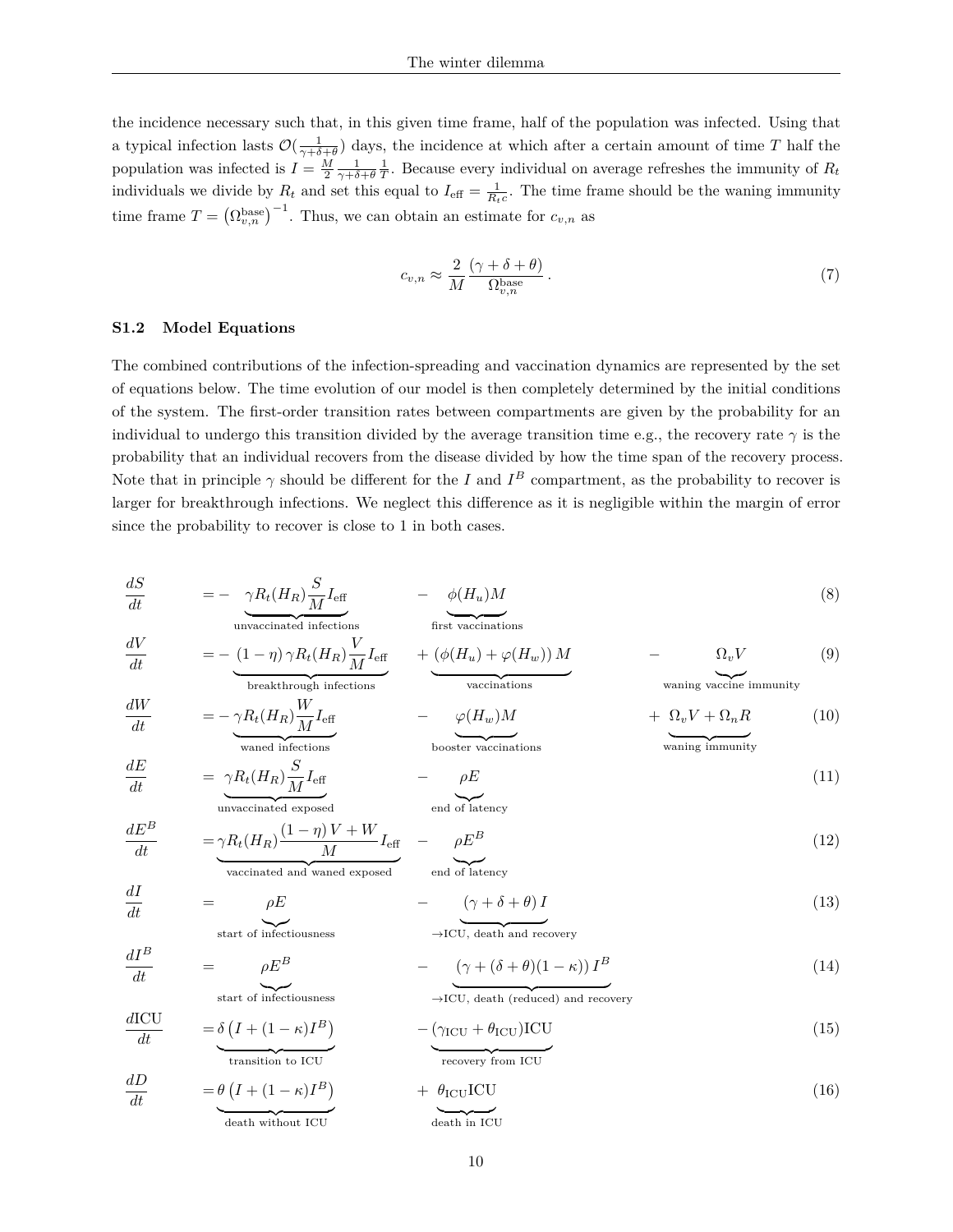$$
\frac{dR}{dt} = \gamma (I + I^B) + \gamma_{\text{ICU}} \qquad + \gamma_{\text{ICU}} \qquad - \qquad \Omega_n R \qquad (17)
$$
\n
$$
\text{energy from ICU} \qquad \text{waning natural immunity}
$$

$$
\frac{du^{\text{current}}}{dt} = M\phi(H_u)
$$
\n
$$
\frac{dw^{\text{current}}}{dt} = \underbrace{M\phi(H_u)}_{\text{current first vaccination}} \tag{18}
$$
\n
$$
\frac{dw^{\text{current}}}{dt} = \underbrace{M\phi(H_w)}_{\text{current bootstrap}} \tag{19}
$$

$$
I_{\text{eff}} = \underbrace{(I + \sigma I^B + \Psi)}_{\text{effective incidence}} \tag{20}
$$

#### <span id="page-10-0"></span>**S1.2.1 Initial conditions**

Initial conditions for Fig. [1](#page-1-0) were vaguely inspired by the situation in Germany as of September 1st, 2021. The population size in our model is set to  $M = 10^6$  individuals. Let x be the vector collecting the variables of all different compartments:

$$
x = [S, V, W, E, E^B, I, I^B, \text{ICU}, R, D, u^{\text{current}}, w^{\text{current}}, H]
$$
\n
$$
(21)
$$

In that way,  $\sum_{i\leq 10} x_i = M$  because  $u^{\text{current}}$  and *, w*<sup>current</sup> are counted independent of their compartment and *H* is a measure for past ICU. The NPI-related reproduction number  $R_t^{\text{NPI}}$  is initially set corresponding to one of our three different scenarios and then increased linearly to 5 in March 2022, which corresponds to the natural reproduction number of the virus reduced only slightly by e.g., improved hygiene that is kept in place.

The precise values used for Fig. [1](#page-1-0) can be found in Tab. [S3.](#page-12-0)

Note that the *V* and *R* compartment overlap which is why their sum is NOT equivalent to the immunized fraction of the population. Firstly, a waned fraction is subtracted from *V* and *R*. Secondly, we estimate the overlap by assuming that the majority of the population was infected before being vaccinated in case they fall in both categories. That way, recovered people have the same probability to also have a vaccine and we can calculate the overlap as the product *RV* . We subtract the overlay from *V* instead of *R* because of longer lasting natural immunity.

We calculate the initial conditions for the exposed and infected compartments by first estimating  $E + E^B$  as  $\frac{1}{\rho}$  times the daily new cases, taken from official data as of September 1st, 2021. This should not in any way try to predict the precise case numbers in the future but only serve as initial conditions that are suited for the system. The infectious groups  $I + I^B$  are estimated as  $\frac{1}{\gamma + \delta + \beta}$  times the daily new cases. To find the fraction of breakthrough infections among all infected individuals we calculate their fraction as  $\frac{V(1-\eta)+W}{S+W+V(1-\eta)}$ and build up the compartments  $E, E^B, I$  and  $I^B$  accordingly. We estimate the initial condition for *W* as the sum of  $W_V + W_R$  where  $W_V$  is the fraction of people whose vaccine-induced immunity has waned and  $W_R$  is the fraction of people whose natural immunity has waned. Both are estimated as 10% of the vaccinated and recovered respectively.

For initial conditions that represent different situations, considering that other countries have different levels of vaccinated, see sec. [S2](#page-16-0)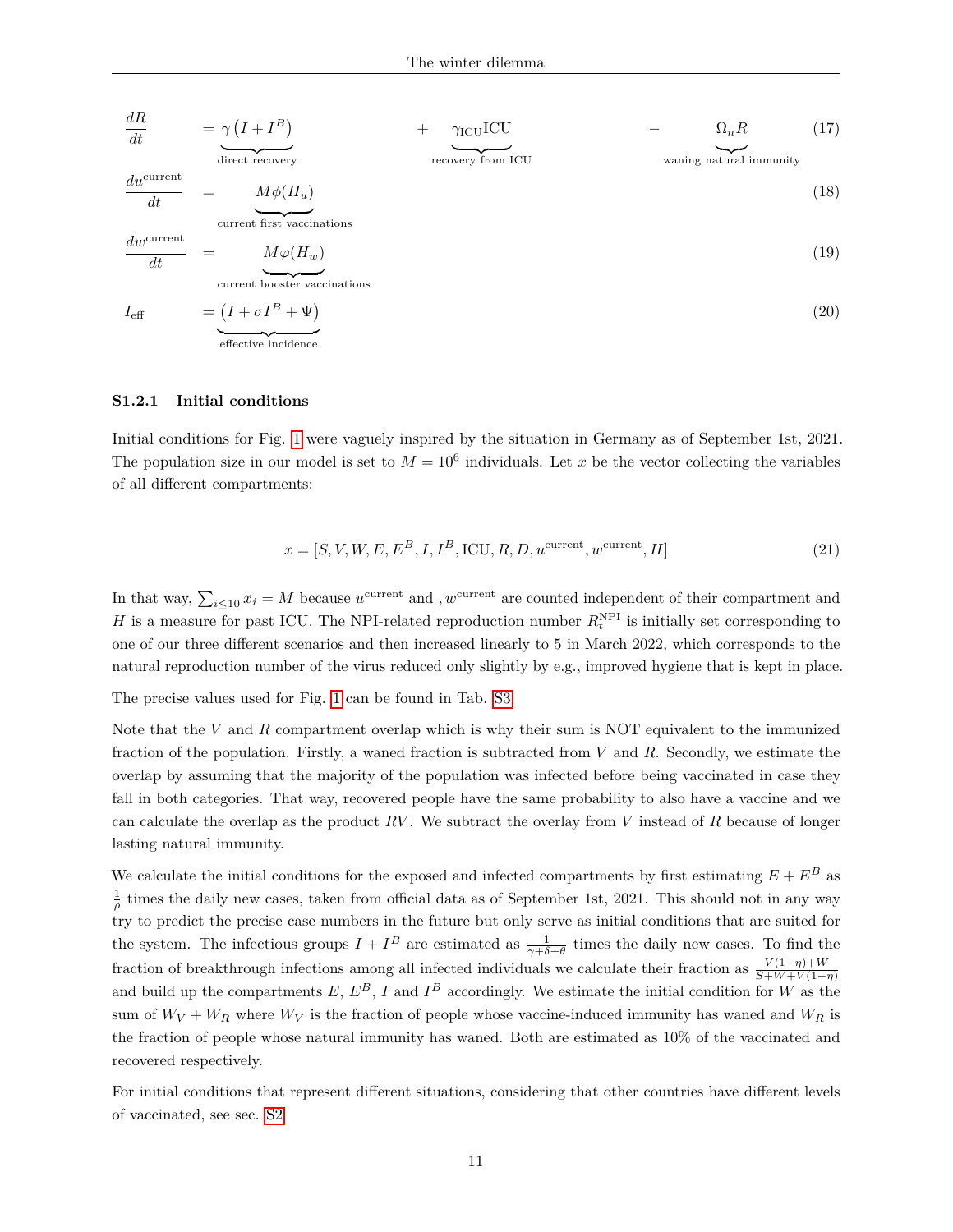| Parameter                  | Meaning                                             | Value<br>(default)  | Range                  | Units               | Source         |
|----------------------------|-----------------------------------------------------|---------------------|------------------------|---------------------|----------------|
| $R_0$                      | Basic reproduction number                           | $5.0\,$             |                        |                     | [1, 12, 13]    |
| $R_t^{\rm NPI}$            | NPI-related rep. number (gross)                     | $\{2.0, 3.5, 5.0\}$ | $0 - 5$                |                     | [1, 12, 13]    |
| $\eta$                     | Vaccine eff. against transmission                   | 0.75                | $0.6 - 0.85$           |                     | $[14 - 17]$    |
| $\kappa_{\rm obs}$         | Observed vaccine eff. against severe                | 0.95                | $0.75 - 0.98$          |                     | $[17 - 20]$    |
|                            | disease                                             |                     |                        |                     |                |
| $\kappa$                   | Vaccine eff. against severe disease                 | 0.8                 |                        | Eq. 22              |                |
| $\sigma$                   | Relative virulence of vaccinated to                 | 0.5                 | $0.5 - 1$              |                     | [21, 22]       |
|                            | unvaccinated individuals                            |                     |                        |                     |                |
| $\tau_u, \tau_w$           | Memory time of the ICU capacity                     | 2,6                 |                        | weeks               | Assumed        |
|                            | and delay to immunization                           |                     |                        |                     |                |
| $\rho$                     | Latency rate                                        | 0.25                |                        | $\mathrm{day}^{-1}$ | [23, 24]       |
| $\gamma$                   | Recovery rate                                       | 0.1                 | $0.088 - 0.1$          | $day^{-1}$          | $[25 - 27]$    |
| $\gamma_{\rm{ICU}}$        | Recovery rate from ICU                              | 0.13                | $0.08 - 0.2$           | $day^{-1}$          | $[1, 28 - 30]$ |
| $\delta$                   | Av. hospitalization rate $I \rightarrow \text{ICU}$ | 0.0019              | $10^{-5} - 0.007$      | $\rm day^{-1}$      | $[1, 28 - 30]$ |
| $\theta$                   | Av. death rate                                      | $5.410^{-4}$        | $2\,10^{-6}$ – $0.005$ | $day^{-1}$          | $[1, 28 - 30]$ |
| $\theta_{\rm ICU}$         | Av. ICU death rate                                  | 0.0975              | $0.088 - 0.100$        | $\mathrm{day}^{-1}$ | $[1, 28 - 30]$ |
| $\alpha$                   | Sensitivity of the population to ICU                |                     |                        | $day^{-1}$          | Estimated      |
|                            | occupancy                                           |                     |                        |                     |                |
| $\Omega_v^{\text{base}}$   | Waning imm. rate (base, vaccina-                    | $\frac{2/3}{360}$   |                        | $\mathrm{day}^{-1}$ | [31, 32]       |
|                            | tion)                                               |                     |                        |                     |                |
| $\Omega_n^{\mathrm{base}}$ | Waning imm. rate (base, natural)                    | $\frac{1}{360}$     |                        | $\mathrm{day}^{-1}$ | [33, 34]       |
| $\mu$                      | Sensitivity to seasonality                          | 0.267               | $0.141 - 0.365$        |                     | $[11]$         |
| $d_{\mu}$                  | Day with the strongest effect on sea-               | $\boldsymbol{0}$    |                        | day                 | $[11]$         |
|                            | sonality                                            |                     |                        |                     |                |
| $d_0$                      | Day when the time series starts                     | $240\,$             |                        | day                 | [11]           |
| $\phi_0, \varphi_0$        | Administration rate (first-time and                 | 0.0025              |                        | $day^{-1}$          | $[1]$          |
|                            | booster doses resp.)                                |                     |                        |                     |                |
| $\chi_0, \chi_1$           | Fraction of the population refusing                 | 0.1, 0.2            |                        |                     | $[35]$         |
|                            | vaccine (first and booster resp.).                  |                     |                        |                     |                |
| $u_{\text{base}}$          | Base acceptance of first dose                       | 0.5                 |                        |                     | [36]           |
| Ψ                          | Influx of infections                                | $1\,$               |                        | People/day          | assumed        |

<span id="page-11-0"></span>Table S1: **Model parameters.** The range column either describes the range of values used in the various scenarios.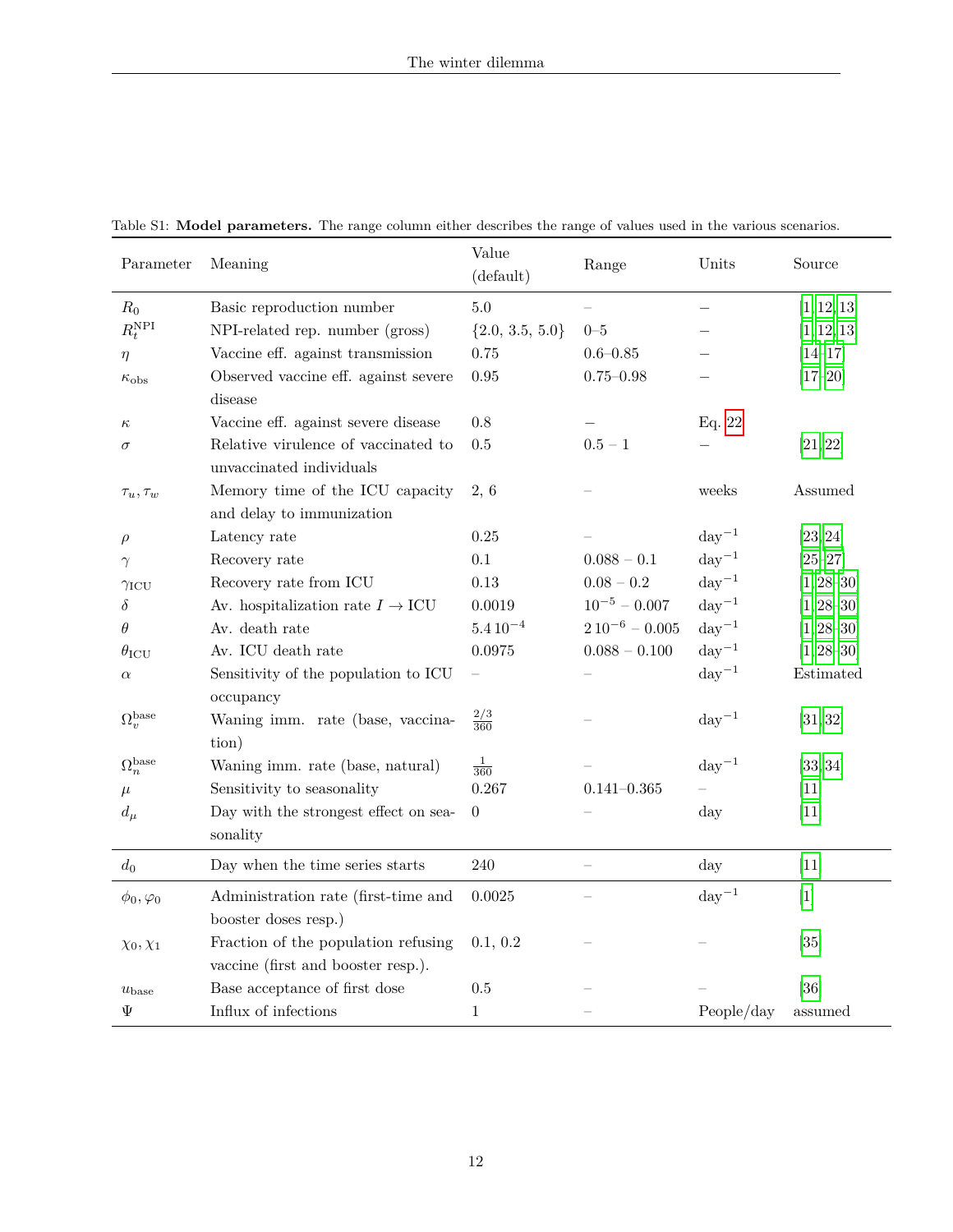| Variable                                 | Meaning                     | Units                      | Explanation                                                             |
|------------------------------------------|-----------------------------|----------------------------|-------------------------------------------------------------------------|
| $\boldsymbol{M}$                         | Population size             | People                     | Default value: 1000000                                                  |
| $\cal S$                                 | Susceptible pool            | People                     | Non-infected people that may acquire the virus.                         |
| V                                        | Vaccinated pool             | People                     | Non-infected, vaccinated people. Less likely to be infected             |
|                                          |                             |                            | or develop severe symptoms                                              |
| W                                        | Waned immunity pool         | People                     | Non-infected people whose immunity (vaccine-induced or                  |
|                                          |                             |                            | natural) has already waned, thus may acquire the virus.                 |
| $\boldsymbol{E}$                         | Exposed pool                | People                     | People exposed to the virus.                                            |
| $E^B$                                    | Exposed<br>pool<br>(break-  | People                     | People exposed to the virus (breakthrough infection).                   |
|                                          | through infection)          |                            |                                                                         |
| $\boldsymbol{I}$                         | Infectious pool             | People                     | Infectious people.                                                      |
| ${\cal I}^B$                             | Infectious pool<br>(break-  | People                     | Infectious people (breakthrough infection).                             |
|                                          | through infection)          |                            |                                                                         |
| ICU                                      | Hospitalized (total)        | People                     | Hospitalized people.                                                    |
| $\boldsymbol{R}$                         | Recovered (total)           | People                     | Recovered people (naturally or after requiring intensive                |
|                                          |                             |                            | care).                                                                  |
| $\boldsymbol{H}$                         | Av. ICU occupancy           | People                     | Auxiliary variable measuring the average ICU occupancy.                 |
| $u^{\text{current}}, w^{\text{current}}$ | Vaccinated individuals, in- | People                     | Integral over the vaccination rates                                     |
|                                          | dependent of the compart-   |                            |                                                                         |
|                                          | ment                        |                            |                                                                         |
| $R_t$                                    | Reproduction<br>number      |                            | Eq. 1                                                                   |
|                                          | (gross)                     |                            |                                                                         |
| $_{N}$                                   | New infections (Total)      | $\cases$ day <sup>-1</sup> | $N = \gamma R_t (ICU) \frac{I_{\text{eff}}}{M} (S + W + (1 - \eta) V).$ |
| $\kappa$                                 | Effective vaccine efficacy  | $\rm cases\,day^{-1}$      | $\kappa = 1 - \frac{1 - \kappa_{\rm obs}}{1 - n}$                       |
|                                          | against severe course       |                            |                                                                         |
| $\Gamma$                                 | of SARS-<br>Seasonal var.   |                            | Eq. 2.                                                                  |
|                                          | CoV-2 infectiousness        |                            |                                                                         |
| $c_v, c_n$                               | Inverse incidence at which  | People                     | Eq. 7                                                                   |
|                                          | waning immunity is halved   |                            |                                                                         |
| $\phi(t), \varphi(t)$                    | Administration rate of      | doses/day                  | Eq. 23, 26                                                              |
|                                          | first-time and refreshing   |                            |                                                                         |
|                                          | vaccine doses (resp.)       |                            |                                                                         |

Table S2: Model variables.

<span id="page-12-0"></span>Table S3: **Initial conditions for Fig. [1](#page-1-0)** Each compartment is normalized to the population size *M* and represented here in either percentages or total numbers.

|  |                                       |  |  |  |  | $S[\%]$ $V[\%]$ $W[\%]$ $E$ $E^B$ $I$ $I^B$ ICU $R[\%]$ D $u^{\text{current}}[\%]$ $w^{\text{current}}[\%]$ |
|--|---------------------------------------|--|--|--|--|-------------------------------------------------------------------------------------------------------------|
|  | 30.6 43.2 8 333 66 813 163 10 18 0 60 |  |  |  |  |                                                                                                             |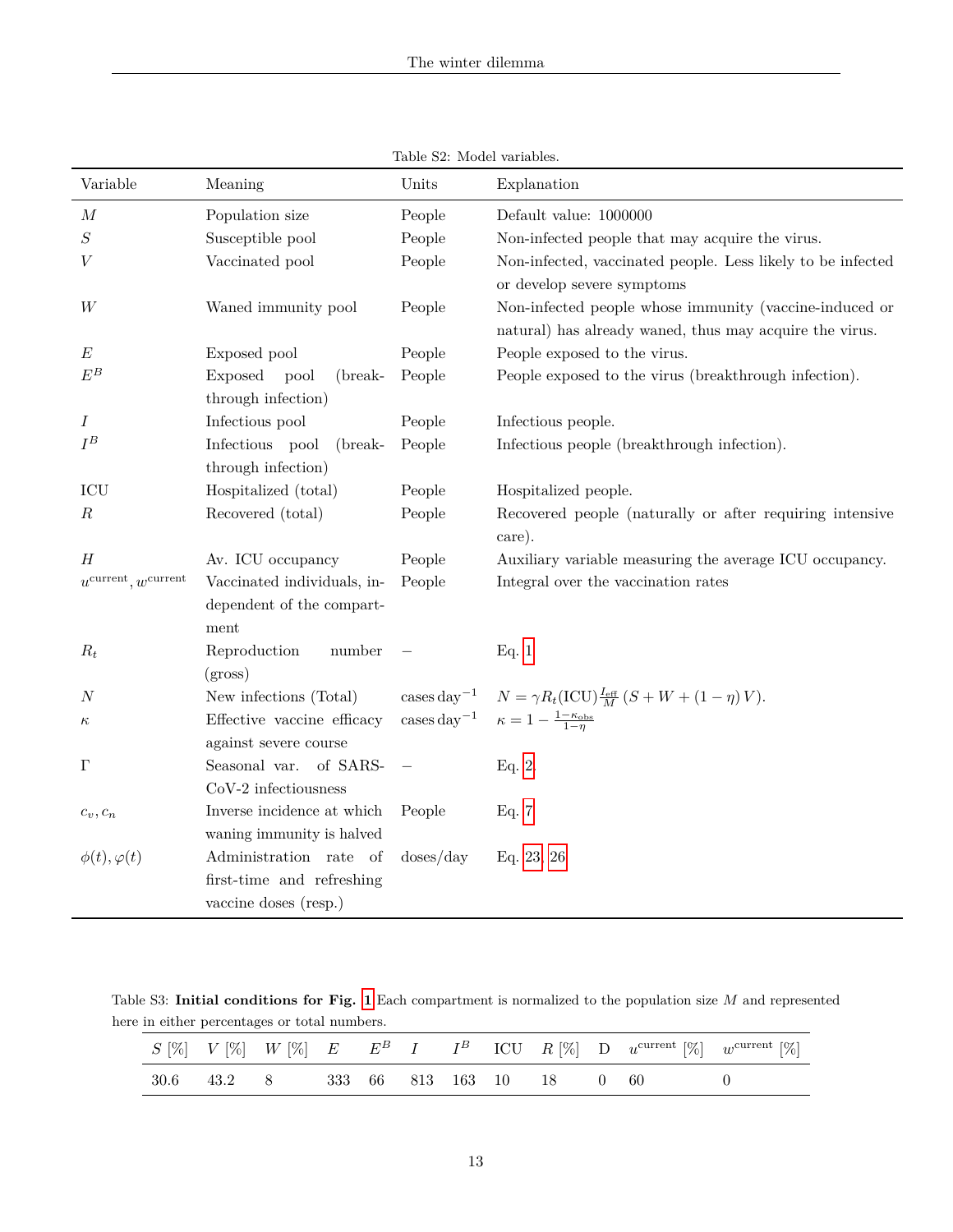#### <span id="page-13-0"></span>**S1.3 Vaccination effects**

Our model includes the effect of vaccination, where vaccines are for simplicity administered with a singledosage delivery scheme. There is some evidence that the vaccines partially prevent the infection with and transmission of the disease [\[15,](#page-3-10) [16\]](#page-3-11). Our model incorporates both the effectiveness against infection and against a severe course of the disease following a 'leaky' scheme, i.e., vaccinated individuals have smaller chances to be infected by a factor of  $(1 - \eta)$ , and those with a breakthrough infection or waned immunity have a lower probability of going to ICU by a factor of  $(1 - \kappa)$  than unvaccinated individuals, where  $\kappa$  can be obtained from

$$
(1 - \eta)(1 - \kappa) = (1 - \kappa_{\text{obs}}),\tag{22}
$$

<span id="page-13-1"></span>with  $\kappa_{obs}$  denoting the full protection from severe disease as observed in studies. Furthermore, we assume breakthrough infections carry a lower viral load and are thus less infectious by a factor of *σ* [\[21\]](#page-4-2). The infection rate depends on the sum of the infected compartment, the breakthrough infected compartment with a lower viral load and an external influx. It can be expressed via the effective incidence  $I_{\text{eff}} = (I + \sigma I^B + \Psi)$ . All parameters and values are listed in Table [S1.](#page-11-0) Note that these parameters are to be understood as averages across vaccine types.

#### **S1.4 Vaccine uptake**

Vaccine dynamics is an important aspect of our model because it has a strong influence on infection dynamics due to reduced transmissibility. Incorporating willingness to be vaccinated into our model requires making a decision on how vaccines are administered. Vaccine uptake is described by two different functions, one for susceptible individuals ( $\phi$ ) and one for individuals whose immunity has waned ( $\varphi$ ). The idea is to vaccinate only if willingness for vaccine uptake is larger than the fraction of already vaccinated. We compare a step-wise approach for this transition described in [S1.4.1](#page-13-3) with a ramping approach described in [S1.4.2](#page-14-1) that is used for Fig. [1.](#page-1-0) A comparison between the outcomes of the two methods is shown in Fig. [S2.](#page-15-0)

#### <span id="page-13-3"></span>**S1.4.1 Step-wise approach**

In this approach, we use functions that represent the willingness to be vaccinated in dependence on the ICU occupancy. If the group of individuals who are willing to be vaccinated with a first dose (*u* willing) is larger than the group of already vaccinated  $(u^{\text{current}})$ , vaccinations are carried out at a rate proportional to the difference of the two, or at a maximum administration rate  $\phi_0$ , depending on which one is lower:

$$
\phi(H_u) = \begin{cases} \min \left\{ \phi_0, u^{\text{willing}}(H_u) - \frac{1}{M} u^{\text{current}} \right\} & \text{if } u^{\text{willing}}(H_u) \ge \frac{1}{M} u^{\text{current}}, \\ 0 & \text{else.} \end{cases}
$$
(23)

*H* is a function dependent on the past development of the ICU occupancy as discussed in [S1.1.1.](#page-7-0) The fraction of people who are willing to be vaccinated for the first time can shift between a minimum and a maximum value  $(u_{base}$  and  $u_{max} = 1 - \chi_0$ , representing the general observed acceptance for the first dose and people who are strictly opposed to vaccines or cannot be immunized because of age or other preconditions respectively. Willingness to be vaccinated depends on perceived danger, which the ICU occupancy is a suitable measure for. The willingness is then represented by

<span id="page-13-2"></span>
$$
u^{\text{willing}} = u_{\text{base}} + (u_{\text{max}} - u_{\text{base}})(1 - \exp(-\alpha_u H_u)). \qquad (24)
$$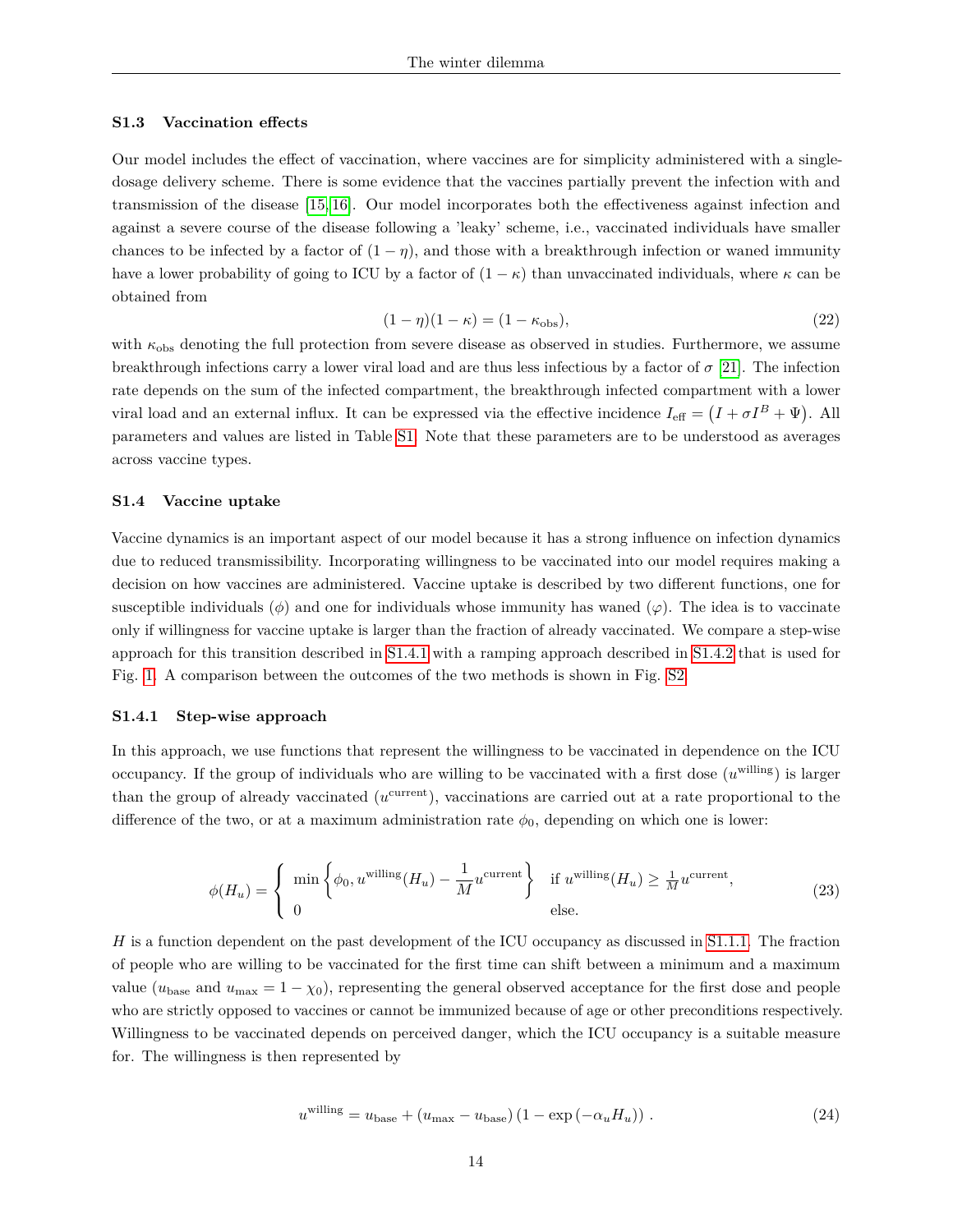Willingness to accept booster doses is modeled in a similar way, without a base willingness:

<span id="page-14-0"></span>
$$
w^{\text{willing}} = (1 - \chi_1)(1 - \exp(-\alpha_w H_w)). \tag{25}
$$

If the number of people willing to be vaccinated with a booster dose is larger than the number of people that already received one, vaccinations are carried out from the waned compartment  $W$  to compartment  $V$  at a rate

$$
\varphi(H_w) = \begin{cases} \min \left\{ \varphi_0, w^{\text{willing}}(H_w) - \frac{1}{M} w^{\text{current}} \right\} & \text{if } w^{\text{willing}}(H_w) \ge \frac{1}{M} w^{\text{current}}, \\ 0 & \text{else.} \end{cases} \tag{26}
$$

#### <span id="page-14-1"></span>**S1.4.2 Ramping approach**

In our first step-wise approach vaccinations are only carried out if more people are willing to be vaccinated than there are currently vaccinated. This hard transition might not be realistic because it can be assumed that in a real-world scenario the transition would be smooth, leading to vaccinations being carried out over a longer time frame and not abrupt. We can twist our first approach to incorporate this effect by replacing the step function  $\phi(H_u)$  by

$$
\phi(H_u) = \begin{cases}\n0 & \text{if } u^{\text{willing}}(H_u) \leq \frac{1}{M} u^{\text{current}} - \epsilon \\
\phi_0 & \text{if } u^{\text{willing}}(H_u) \geq \frac{1}{M} u^{\text{current}} + \epsilon \\
\frac{\phi_0}{2\epsilon} \left( u^{\text{willing}}(H_u) - \frac{1}{M} u^{\text{current}} + \epsilon \right) & \text{else.} \n\end{cases} \tag{27}
$$

For booster doses, the replacement  $\phi \leftrightarrow \varphi$  and  $u \leftrightarrow w$  has to be made. This corresponds to a linear increase with a slope dependent on  $\epsilon$ , where vaccinations are started to be carried out when vaccination willingness is larger than the current vaccinated minus  $\epsilon$ . That way,  $\epsilon$  is a measure for the smoothness of the transition between the state where vaccinations are carried out and the state where they are not.

#### **S1.4.3 Tracking of vaccinated individuals**

In our first two approaches, vaccination rates between the susceptible (*S*) and waned (*W*) compartment depend on the difference between willingness for vaccination uptake and the currently vaccinated. Thus, it is necessary to keep track of how many people received a first and booster dose respectively. Implementing this is achieved by integrating over the vaccination rates. It translates into two additional differential equations:

$$
\frac{d}{dt}u^{\text{current}} = M\phi(H) \quad \text{and} \quad \frac{d}{dt}w^{\text{current}} = M\varphi(H). \tag{28}
$$

The initial conditions for  $u^{\text{current}}$  and  $w^{\text{current}}$  are chosen according to the initial conditions of *V* and *W*.

#### **S1.5 Assessment of the sensitivity to ICU occupancy**

The opinion dynamics in our model depend on the parameters  $\alpha_R$ ,  $\alpha_u$ , and  $\alpha_w$ . To get an estimate for their magnitude we look at estimated incidences that cause a change in the stability of the system due to changes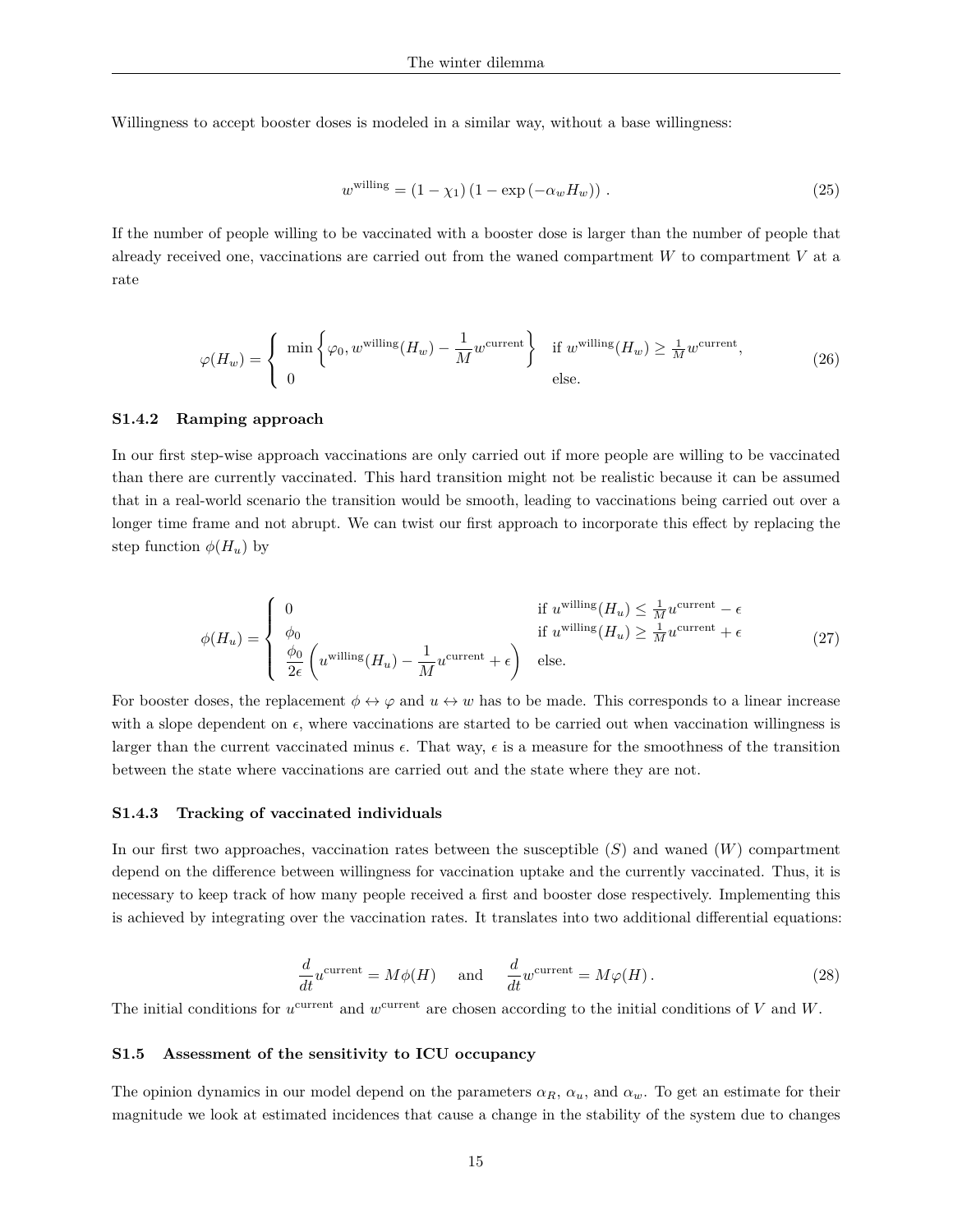in behavior. The effective reproduction number  $R_t^{\text{eff}}$  is defined as the reproduction number times the fraction of the population that is susceptible:

$$
R_t^{\text{eff}} \approx \frac{S+W}{M} R_t(H_R) + \frac{V}{M}(1-\eta)R_t(H_R). \tag{29}
$$

If  $R_t^{\text{eff}} = 1$  the system is at an equilibrium which means that the incidence is constant. Imposing equilibrium conditions at time  $t = t_{eq}$ , we can obtain an equation ruling the balance between all stabilizing and destabilizing contributions:

$$
\exp\left(-\alpha_R H_{R,\text{eq}}\right) R_t^{\text{NPI}} \Gamma(t_{\text{eq}}) \left(\frac{S_{\text{eq}} + W_{\text{eq}}}{M} + \frac{V_{\text{eq}}}{M} (1 - \eta)\right) \stackrel{!}{=} 1\tag{30}
$$

Thus, we can estimate  $\alpha_R$  as:

$$
\alpha_R \approx \frac{1}{H_{R,\text{eq}}} \ln \left( R_t^{\text{NPI}} \Gamma(t_{\text{eq}}) \frac{S_{\text{eq}} + W_{\text{eq}} + (1 - \eta) V_{\text{eq}}}{M} \right). \tag{31}
$$

Solving for  $\alpha_R$  we need to assume at which ICU occupancy the behavioral changes are strong enough to lead to a tipping of the system. This method is usable to obtain the right orders of magnitude. Setting  $R_t^{\text{NPI}} = 4$  and  $\Gamma(t_{eq}) = 1$  corresponds to an equilibrium situation in winter with mild restrictions. Estimating the vulnerable fraction of the population at that point to be a half, we can estimate  $\alpha_R \approx \frac{\ln 2}{H_{R,\text{eq}}} \approx 0.1$ . For  $\alpha$ <sup>*u*</sup> and  $\alpha$ <sup>*w*</sup> we assume that the decision to get vaccinated does not require as much self discipline as contact reduction and estimate them as twice and three times larger than  $\alpha_R$  respectively:  $\alpha_u \approx 0.2$ ,  $\alpha_w \approx 0.3$ .

<span id="page-15-0"></span>

Supplementary Figure S2: **Modeling choices for the opinion-epidemic feedback loop, modulating vaccine uptake and contacts, affects case development in comparable pandemic situations. A, B:** Assuming that individuals react protectively to the information they receive from the pandemic, self-regulation of contacts and vaccine uptake could stabilize disease spread. The model approach to this affects disease spread. **C, D:** Assuming that vaccine uptake and willingness are decoupled, we can represent vaccine uptake from an on-off perspective happening when vaccine willingness (partially modulated by ICU occupancy) is higher than the current uptake. In this setting, vaccination can be a step function or a ramp centered where vaccine uptake meets the vaccine willingness.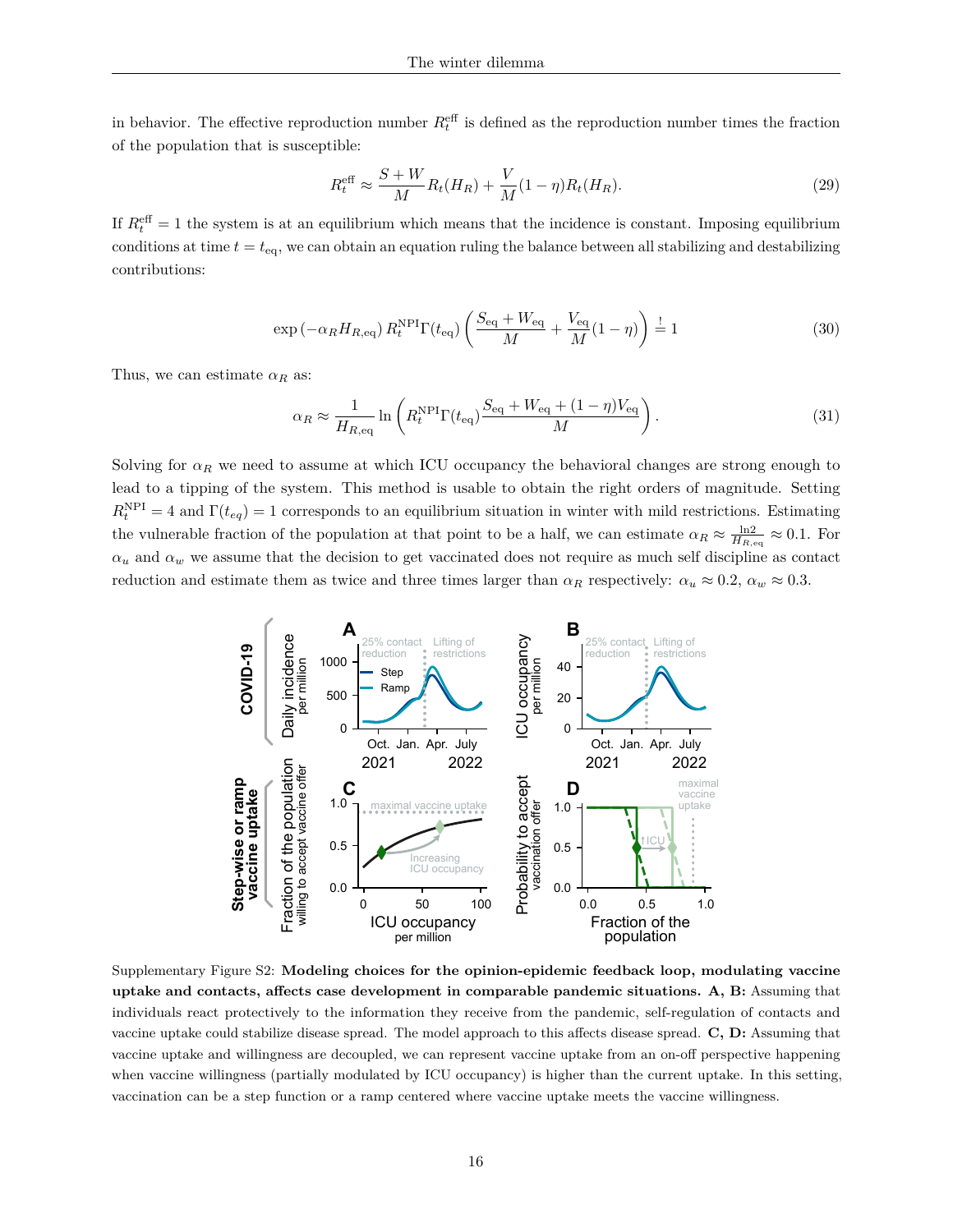# <span id="page-16-0"></span>**S2 Different initial conditions**

Our results were obtained using initial conditions that roughly reflect the situation in Germany around 1. September 2021. In the following we simulate scenarios with different initial conditions (inspired by other countries). Of particular interest are initial conditions with different vaccination fractions among the population. We expect that these differences shape the extent of the winter dilemma. We distinguish between four sets of example initial conditions:

- **Example 1:** Low vaccination.
- **Example 2:** Moderate vaccination.
- **Example 3:** High vaccination.
- **Example 4:** Very High vaccination.

All other initial conditions are calculated as described in [S1.2.1,](#page-10-0) with daily new cases per million set to 100 and the ICU occupancy set to 10. Effectively, this translates to different initial conditions in all compartments except ICU (exposed and infectious groups become different due to different vaccination levels). Fig. [S3](#page-17-0) shows the comparison between the four examples.

Table S4: **Country-dependent parameters for Fig. [S3.](#page-17-0)** Vaccinated fraction  $\frac{V}{M}$  represents all people who received a vaccine.  $\frac{R}{M}$  represents all people with naturally acquired immunity, including those with additional vaccination, *which is why both fractions can add up to more than 100%.* The overlap between  $\frac{V}{M}$  and  $\frac{R}{M}$  (see Sec. [S1.2.1\)](#page-10-0) is estimated and subtracted from  $\frac{V}{M}$  because of longer lasting natural immunity. Waned fractions  $\frac{W_V}{M}$  (waned vaccine-induced immunity) and  $\frac{W_R}{M}$  (waned natural immunity) are assumed to be 10% of vaccinated and recovered respectively.

| Example                    |    | $\frac{V}{M}$ [%] [37] $\frac{R}{M}$ [%] [38] $\frac{W_V}{M}$ [%] $\frac{W_R}{M}$ [%] |  |
|----------------------------|----|---------------------------------------------------------------------------------------|--|
| 1: "low vaccination"       | 60 | 20                                                                                    |  |
| 2: "moderate vaccination"  | 70 | 20                                                                                    |  |
| 3: "high vaccination"      | 80 | 20                                                                                    |  |
| 4: "very high vaccination" | 90 | 20                                                                                    |  |